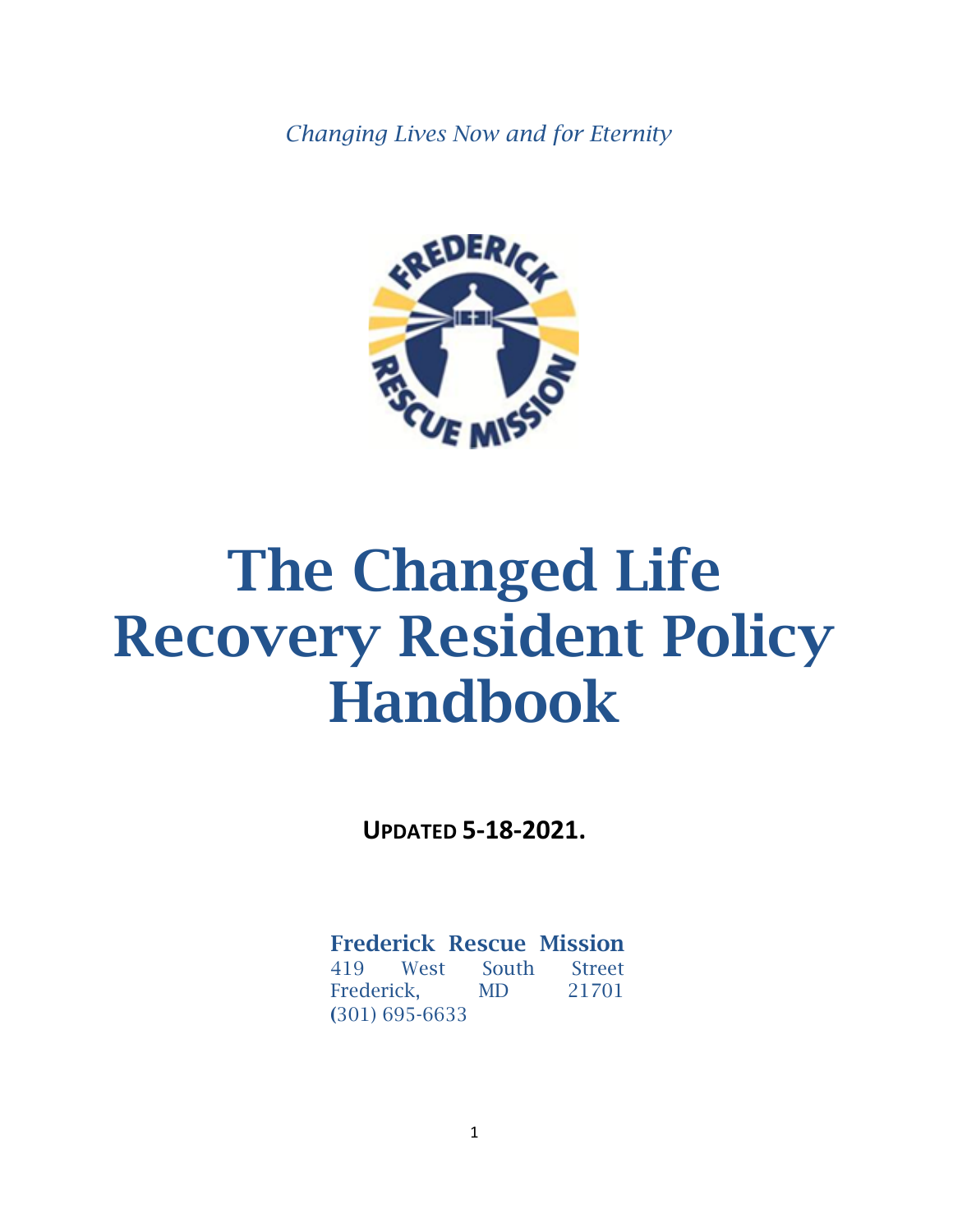## **WELCOME**

Welcome to the Change Life Recovery Program of the Frederick Rescue Mission, Inc. This is a Christ — Centered long term residential life recovery program. It is designed to offer you the best available options for a successful program completion. The staff of the Change Life Recovery team are as follows: Director Carlton Hill, Case Manager Jake Sexton, Recovery Support Steve Coble and House Manager Cliff Leonard. We believe that the following eight goals must be achieved for the resident to be successful:

- 1. **Be a passionate follow of Jesus.**
- 2. **Be victorious over addiction**
- 3. **Be connect an active in a local church**
- 4. **Have a GED or appropriate level of education for the future.**
- 5. **Be accountable to a mentor or am accountability group**
- 6. **Be placed in a financially suitable job.**
- 7. **Be reconciled as much as possible to family members.**
- 8. **Be placed in safe and comfortable housing.**

Your success is determined by the path you choose and the effort you put forth in conjunction with the program.

We expect you to observe the Policies and Procedures outlined in this manual. You may not be allowed to remain in the Change Life Recovery Program if you violated these Policies and Procedures.

One of the policies of the Frederick Rescue Mission Inc to provide a safe, drug-and alcohol-free environment for all residents of the program; hence we have a zero-tolerance policy regarding several behaviors. The following lists of Zero Tolerance issues, which if violated a resident will be immediately terminated from the Change Life Recovery Program:

- 1. **Forms of aggressive Violence.**
	- **Physical harm or threats to a resident or staff.**
	- **Harsh profanity (F-bombing) towards a staff or a resident.**
	- **Theft or destruction of Rescue Mission Property**
- 2. **Possession or use of alcohol, illegal drugs, or narcotic medication.**
- 3. **Possession or use of weapons.**
- 4. **Paraphernalia or pornography.**
- 5. **Refusal to comply with a direct order from a CLRP Staff.**
- 6. **Solicitation of sex**

If you follow the Policies and Procedures that are expressed in the manual, you will succeed, and you will have the foundation for a bright future. If you feel that you are not able to abide by the Policies and Procedures of the Change Life Recovery Program,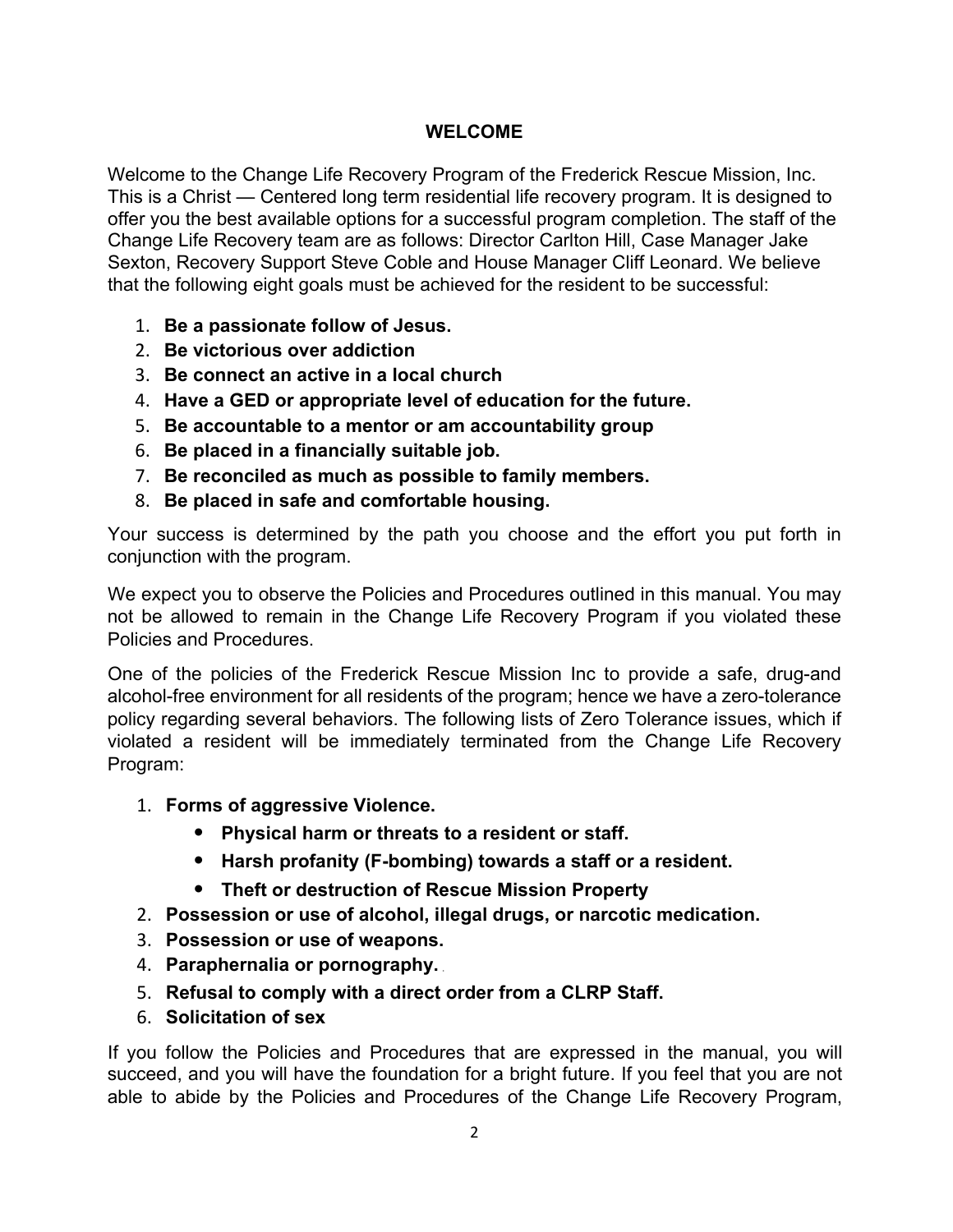please inform a member of the Residency Team and we will do our best to find a more suitable program for you.

## **\*\* ALL POLICIES AND PROCEDURES OUTLINED IN THIS MANUAL ARE SUBJECT TO CHANGE AND MODIFICATION BY STAFF WITHOUT PRIOR NOTICE. \*\***

## **CHANGED LIFE RECOVERY PROGRAM**

The Change Life Recovery Program is a one year Christ Centered Recovery Program designed to help men overcome life's dominating addition. Since a good journey begins recognizing where you are and deciding to go somewhere else, the program includes a six month residential component that allows men to step away from work and other distractions to focus on themselves and develop a new approach to life. It concludes with six months of transitional housing, because the fact is you have to live your way into a new way of thinking while most will continuously fail by attempting to think their way into a new way of living.

## **APPLICATION AND INTAKE**

Prior to entering the program, all applicants must read this policy & procedure manual and complete a CLRP application and sign all agreements and releases. Each applicant will be interviewed by one or more members of the residential team staff to determine appropriateness for the program. All residents will have a criminal background check and have their legal issues assessed (court dates, child support, restitution, pending charges, etc.) by staff. All information about past or pending legal matters should be disclosed during intake so that we may assist in advocating for your residency. Failure to disclose any legal matters may result in dismissal from the program. The residential component of the program consists of 4 basic phases within two groups.: Spiritual Foundation (Phase 1), Inner Healing (Phase 2), Building Healthy Relationships (Phase 3) and Relapse Prevention and Reentry (Phase 4). Each level is a minimum of 6 calendar weeks and each level has certain responsibilities, privileges and requirements for completion and advancement. When an individual completes the pre-program process (usually 4 weeks), he is placed in phase 1.

## **GROUP 1 / PHASE 1**

The resident will detach from outside distractions, receive an initial task assignment, and be given the opportunity to become acclimated to the day to day activities of the program. The goal of this phase is to establish an honest and open relationship with God. The heart of this process is to embrace a Spiritual change by accepting Jesus' invitation, "to be born of the Spirit and come follow me". By establishing a trust in His ability to meet our powerlessness with His power, residents will be able to turn their lives over to his direction. This is the fundamental key component of transformation which is the essence of true recovery. This step of faith also requires a dynamic adjustment to the Holy Spirit allowing Him to become our counselor and guide for the rest of our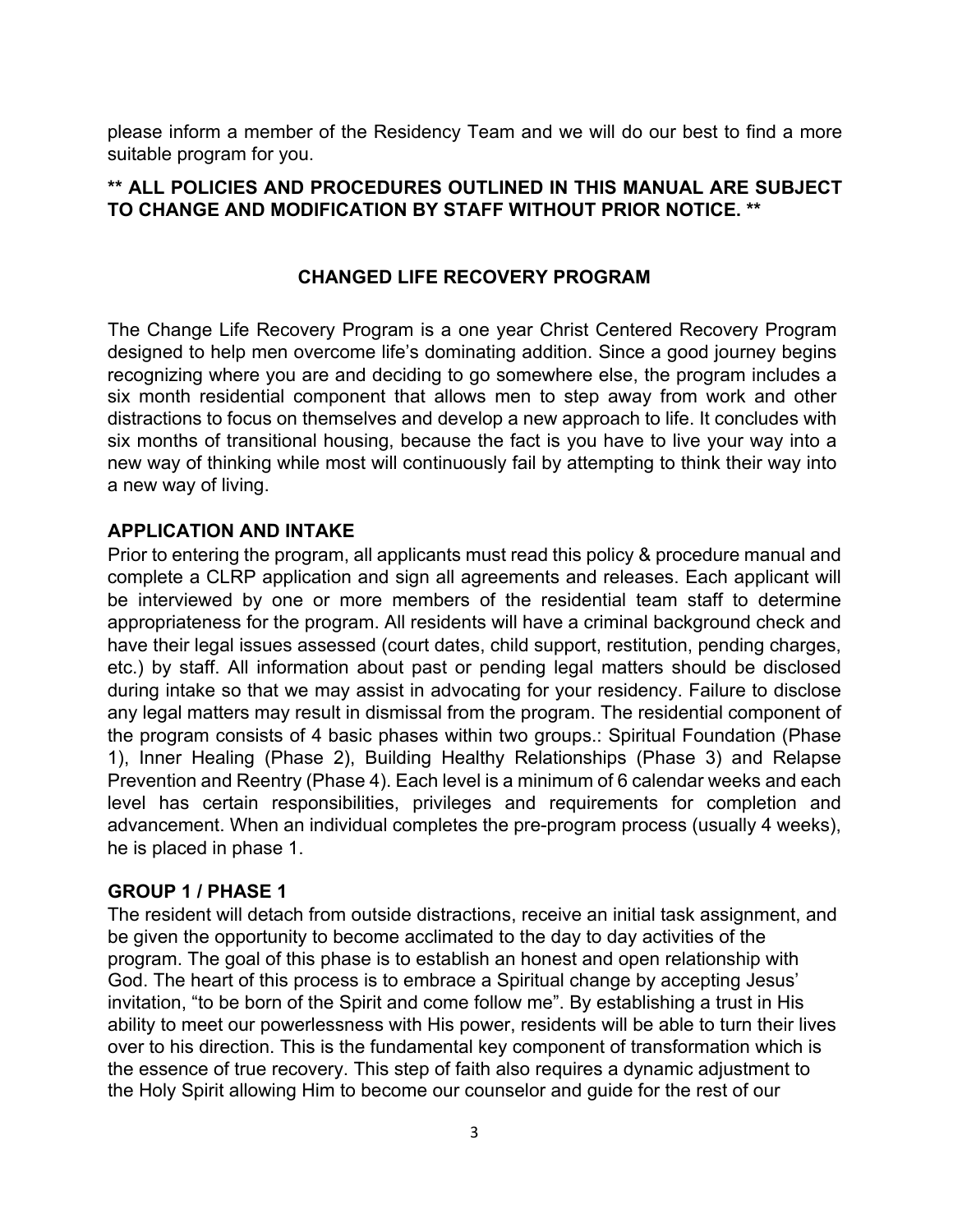journey, and a daily death to a self-life to overcome a self-centered life. Those who are willing to complete these steps will find themselves becoming compassionate about Jesus as they find that God is doing for them what they could never do for themselves.

Each resident will also establish short term goals for their recovery. Residents will begin to attend Change Life Recovery classes, group activities where they will receive an introduction of basic Christian principles, the 12 steps recovery program and basic life skills. Residents lacking a GED or high school diploma will be attending GED classes in the Learning Center in order to acquire an appropriate level of education.

# **GROUP 1 / PHASE 2**

The resident will continue in the Change Life Classes, group activities and receive counseling sessions as needed. In **Phase 2**, residents will begin looking internally by identifying and processing destructive thinking patterns and areas of personal wounds that may have contributed to their addiction. Each resident will complete an intensive written life review to identify wounds and patterns of destructive behavior. The goal is to be able to let go of those things which have hindered them from becoming the person God created them to be. This is a key element in allowing God to heal them from the inside out.

## **GROUP 2 / PHASE 3**

The residents will begin to focus on making peace with others by developing and following a plan for making amends and restitution if needed. They will also learn how to build healthy relationships based on honesty and learn how to establish healthy boundaries. This will help equip them to facilitate a healthy reconciliation with their family whenever possible. At this point in the process, they will visit approved churches to establish a church home and find a mentor to assist them for the rest of this program into the Transitional Phase. The residents will begin developing their written life plan at this point as they are continuing to process their internal issues in groups and individual sessions while they are being monitored in the process in making amends, relationship building and life planning.

## **GROUP 2 / PHASE 4**

The residents will complete an Aftercare Life Plan for re-entry with a case manager. Classroom and group work will center on the development of a healthy re-entry support system and certain life skills such as resume writing, job search preparation, budgeting, relapse prevention, etc., at this point each resident will be connected with a mentor and begin weekly meetings as a part of the aftercare / reentry process. This will help the resident to find and maintain a financially sustaining job and facilitate the attainment of a safe place to live once the transition phase of the program is completed.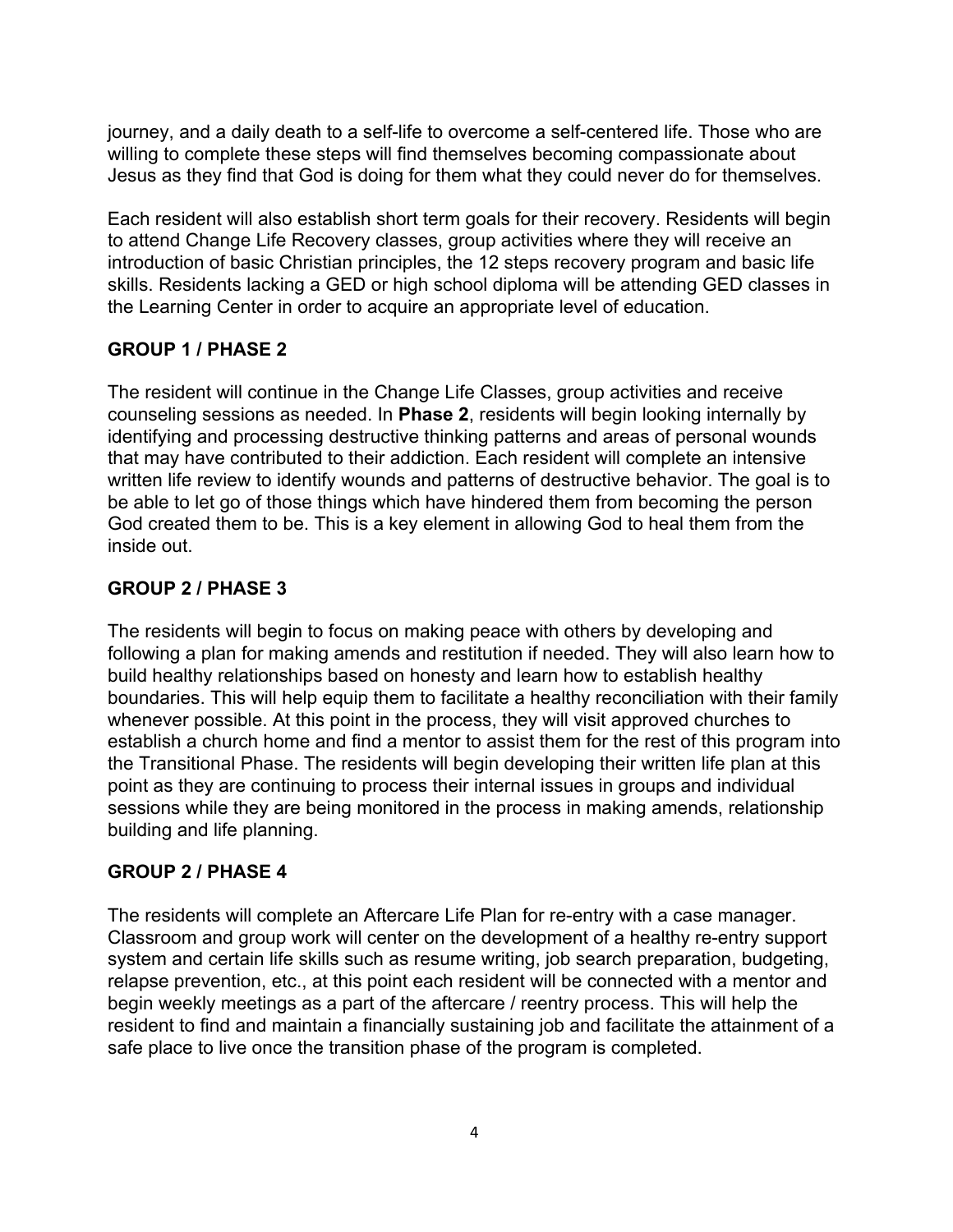Most residents will leave the Changed Life Recovery Program facility and enter into transitional housing at the completion of **Phase 4** as they implement their aftercare plans, however some residents may desire to remain for further growth and development. Upon completion of the program, if a resident desire to pursue assisting peers in the field of Recovery, they may apply for the Recovery Coach Academy at the Frederick County Health Department, or seek to become a Certified Peer Recovery Specialist through the Maryland Addictions of Behavioral Health Professionals Certification Board (MAPCB) by way of the Frederick County Health Department and the Ministry Training Internship. MTI is an additional training component designed primarily for leadership development and for those who would have an interest in the Homeless and Addiction communities, an opportunity to be an advocate for those in need of assistance and provide hope in spreading the Word of Christ. To be considered for this the resident must turn in a written request to the CLRP Director.

The Outcome measures will be tracked one year after completion of the program with the goal that 65% of those completing the program will be:

- Gainfully employed or actively involved in Continuing Education
- Free of life controlling issues
- Stabilized housing
- Maintaining healthy relationships
- Achieving financial stability
- Content with quality of life
- Involved in a local church

Residents must remove all personal belongings from the Frederick Rescue Mission at the time they leave the program. After three working days, (72 hours) property will be considered a donation unless other arrangements have been made with the Residential Staff. Any resident departing prior to graduation may only take 2 bags of personal Items.

## **MEDICATIONS**

No resident will be permitted to be under the influence of mood or mind —altering medications, prescriptions, or otherwise. It is our desire to minister to the person and not the medication. The Frederick Rescue Mission requires that any prescribed medications for residents be surrendered to the residency team upon entry to the program. All prescribed medication will be logged in and secured by the residency team. Residency Team will then distribute the medication as prescribed the Residency Team keeps a Daily medication log. In event that a resident refuses their prescribed medication, they will be required to sign a liability release form. Should the refusal to take medication cause on to behave in an unsatisfactory manner, the resident can be denied further residential status at the Frederick Rescue Mission. if a resident chooses to discontinue any medication, the Mission will require notification from the attending physician to remove the medications from our records. Refusal to provide specific documentations could affect residential status. **"ALL" medications (over the counter or prescriptions) is to be controlled and**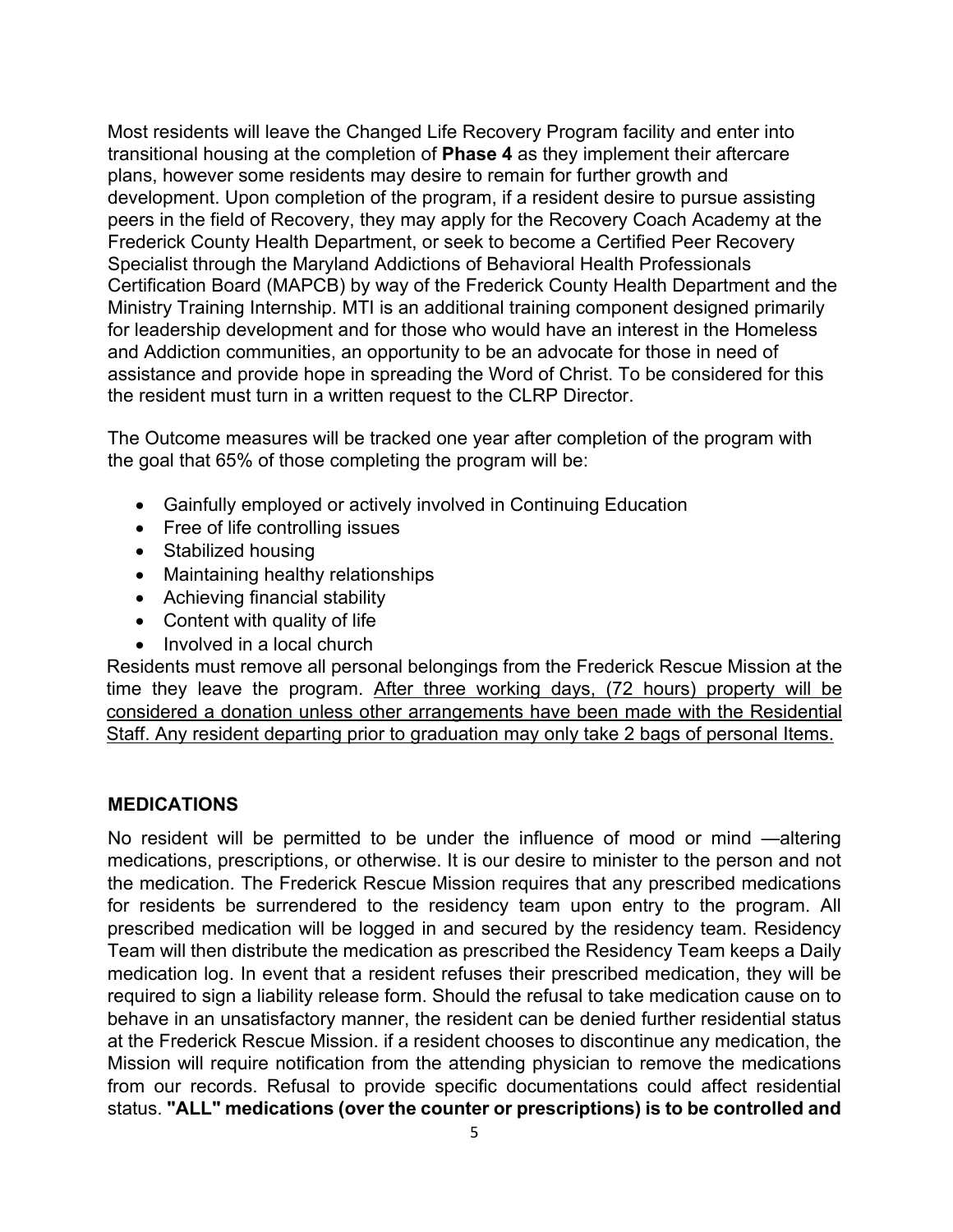**distributed by the Residency Team Staff. Residents found to process, selfadminister, misuse medication or fail to report or surrender a prescription will be dismissed from the program.**

Residents may not use any narcotic pain medication while in the program. **Alternative pain management may be arranged with attending physician by the resident. Residents will be required to supply healthcare providers with the Mission's pain medication disclosure policy on all doctor appointments.** Non -compliance to this policy may result in your immediate dismissal

## **The Change Life Recovery Program does not support Medical Maintenance Therapy Treatment.**

## **CHILD ABUSE**

Child abuse is a term that encompasses neglect, mental, physical or sexual victimization of children. Any suspected or observed child abuse will be reported to Child Protective Services Division of the Department of Social Services. The Mission does not willfully or knowingly house individuals with a history of abuse of any kind.

## **CHILDREN AT THE MISSION**

Unless a Mission function invites children, no children are permitted at the Mission, except at mealtime, education and other pre-approved activities. Beacon House residents may have reasonable visitation with their children when approved by staff. Children who are not residents' are not to be cared for by Frederick Rescue Mission residents.

# **TRANSPORTATION**

Transportation in the Mission vehicles is considered a privilege. FRM vehicles are for FRM business and not for personal use. Residents are to conduct themselves in a Christ Like manner while in the Mission vehicles. Requests for transportation must be made to the Residency Team at least 72 hours prior to needing transportation. Transportation for emergency situations can be approved on short notice at the discretion of the Residential staff. Transportation will only be approved if a driver is available. Residents are not allowed to transport other residents in personal vehicles. **Residents employed during the transitional phase are expected to find their own transportation to and from work.** Personal vehicles are permitted only during the transitional phase and personal vehicles must be parked on the parking lot behind the Transitional houses or on the street. Cars must be registered and tagged to be allowed on the premises.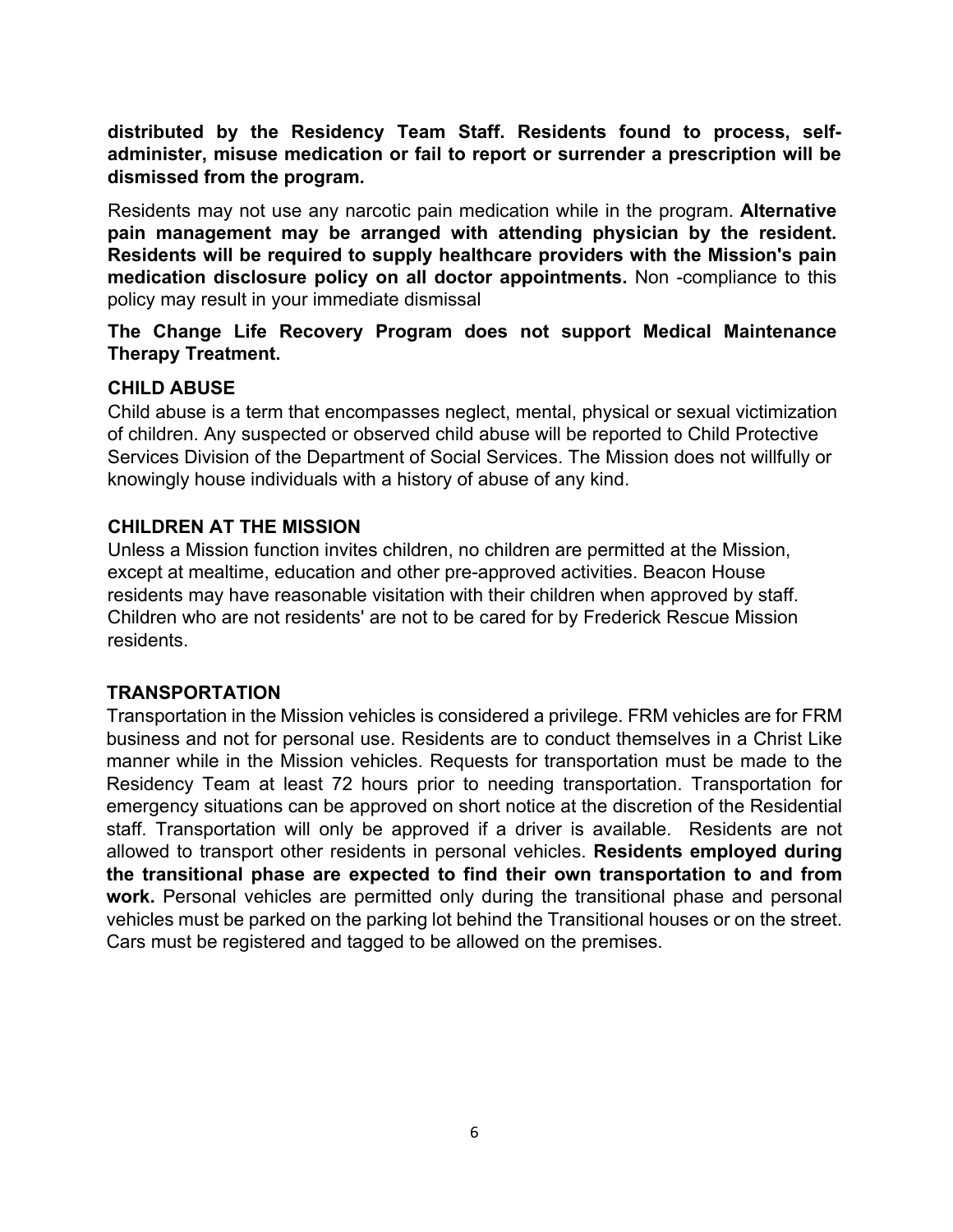## **FINANCIAL EXPECTATIONS**

## **PROGRAM FEE**

The fee to enter the Changed Life Recovery Program at Frederick Rescue Mission is \$500.00 and due upon entry if possible. If not, then it is expected to be paid during the Transitional Phase of the program. There may be additional fees of up to \$120.00 for any administrative services such as obtaining birth certificate, Maryland ID, social security card, driver's license, background checks, etc.

All new residents with court-ordered or other financial obligations must immediately meet with Residency Staff to assess their needs, so that a determination can be made if those obligations can be met.

#### 1. **Monies Received by Residents:**

All money that comes into resident's possession must be turned into the Residential Team (Case Manager, House Manager, and Program Director) for processing through their account. That includes, but is not limited to, any checks received by residents through any government agency such as the Department of Social Services, Internal Revenue Service, Unemployment Office, U.S. Treasury, Worker's Comp, family, friends and any retirement or disability checks from private companies. In short, all money received by residents must be put into their Residential Savings Account for distribution. Furthermore, all financial activity must be disclosed to Residency Staff and Finance Office. Financial activity includes, but is not limited to, money earned, loans, gifts and borrowing of all kinds.

## 2. **Funds Availability Schedule:**

Cash withdrawals will be disbursed on Thursday or Friday afternoons. Request forms are available at the residential desk and must be received by 10:30 AM **Tuesday**. Withdrawal requests are to be submitted to the Case Manager. Residents are responsible for obtaining and returning withdrawal requests on time.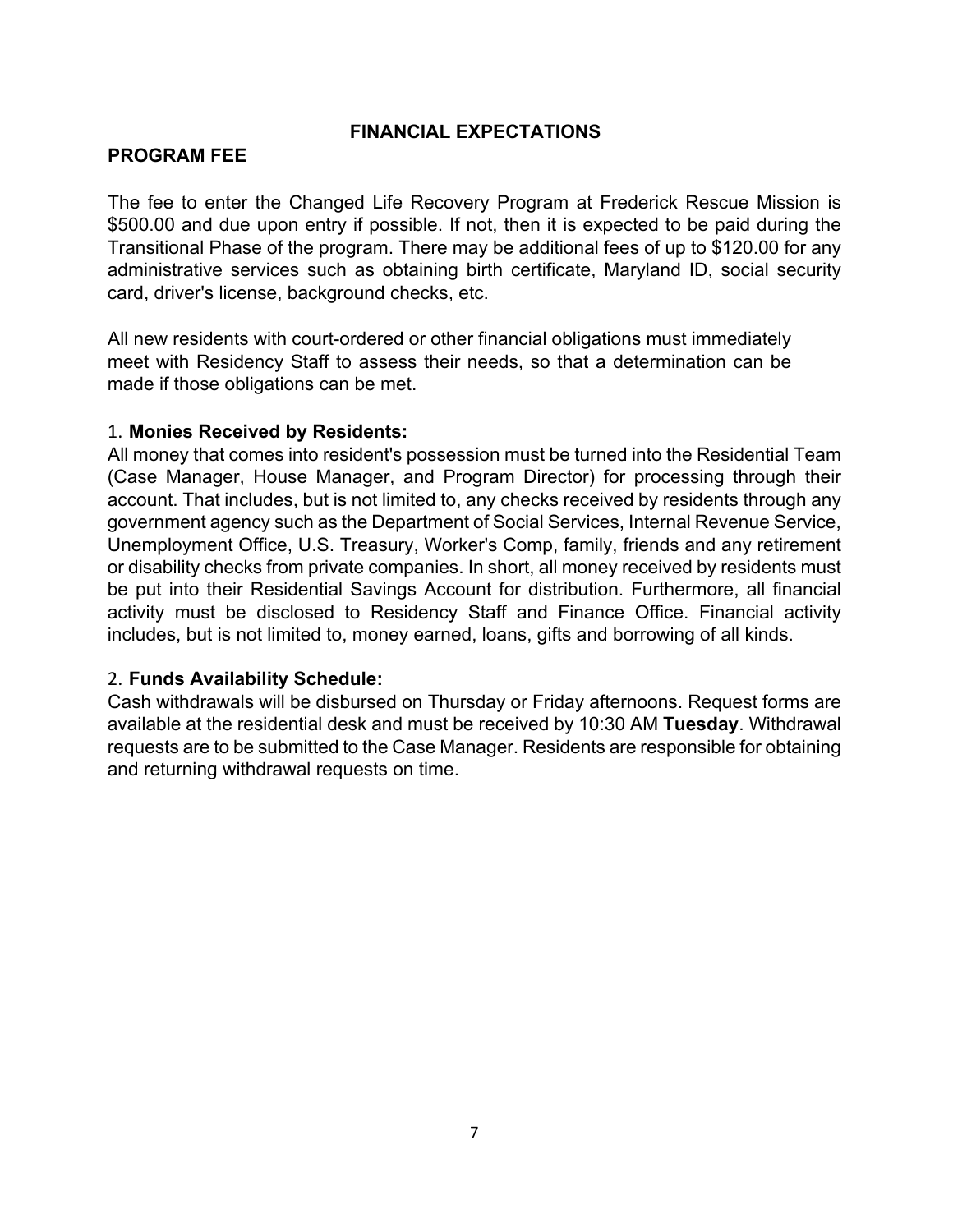## **PROGRAM EXPECTATIONS**

## **CHURCH ATTENDANCE**

All residents are required to attend a Sunday morning service unless mission responsibilities do not allow for it. New residents must attend Frederick Christian Fellowship (FCF) Strong Tower Christian Church, or Collective Church for the first 60 days of the program. Transportation to and from FCF is provided by their van ministry. After 60 days, the resident may attend a different church. The selected church must be approved by staff prior to attending.

## **DEVOTIONS AND CLASSES**

Residents are required to attend in-house programs, classes, and services that are part of the regular schedule. Monday through Friday, residents will attend morning quiet time and devotions at 7:10 am. Monday through Thursday residents will attend bible classes and recovery classes from 8:45 am – 11:30 am. Residents will keep a journal based on the use of a Daily Moral Inventory. Residents will participate in weekly night studies, Friday morning and evening's chapel and Sunday evening chapel. (No participation in outside recovery groups until Phase 4) there will be an occasional mandatory group throughout the year.

## **WORK THERAPY**

As a part of recovery and toward achieving the eight goals of this program, it is vital that you develop a strong work ethic and acquire work/life skills. All work therapy will be assigned by staff. You will be expected to work a minimum of four hours a day in your assigned area. You are expected to work diligently and maintain a positive attitude. Only staff can reassign or relieve you of work responsibilities. You must be able to meet the work responsibilities prior to entering the CLRP. If, as a resident, you are not able to perform your work therapy, you may not be allowed to continue in the Program.

#### **MUSIC**

No electronic musical devices of any kind are permitted (personal radios, iPod, cd players, MB3 players, etc.) in the Change Life Recovery Program. ONLY Christian music in common areas, or areas approved by staff.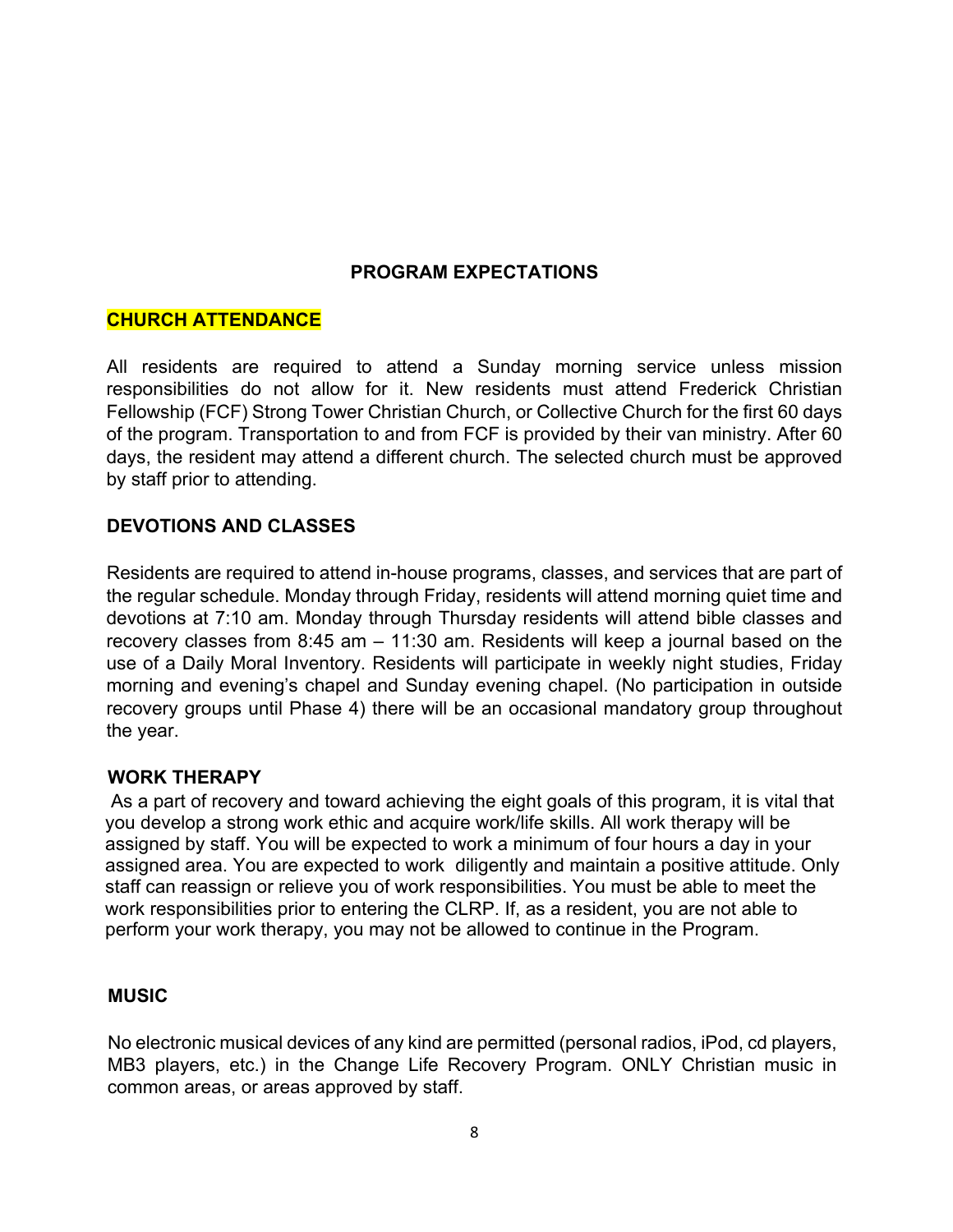## **NAME BADGES**

In order to help maintain security and accountability, each CLRP resident will be issued a name badge which is to be prominently displayed on their person while on FRM premises. At the close of business, usually 6PM, residents are not required to wear the name badge. Each resident is responsible for their name tag and must immediately report a missing name tag to a Residential team staff member. Lost name tags will be replaced with the following stipulation:

- 1. 1st loss replaced free
- 2.  $2<sup>nd</sup>$  loss \$5.00 charge to resident's account
- 3. 3<sup>rd</sup> loss \$10.00 charge to resident's account
- 4. Consult with CLRP Program Director for resolution/consequence

# **CURFEW**

All residents have a curfew of 8:30 PM every evening, including weekends. When walks are available, residents in phase 1 must partner with a Phase 3 or 4 resident when leaving the facility. A Resident may request extensions for the weekends by completing the Pass and Extension Request Form. Any exceptions must be approved through Residential Staff. It is expected that all activities will be following Christian morals and standards.

## **SIGN IN/OUT FORMS**

All residents must sign in entering a CLRP activity (classes, groups, chapel, ect.) and sign out when the activity is completed. Forms will be stationed at the side desk.

# **HOUSE RULES**

# **ALCOHOL AND ILLEGAL DRUGS**

We require all residents to abstain totally from using alcohol or illegal drugs during their stay at the Frederick Rescue Mission. In order to help us monitor substance abuse we administer frequent/random alcohol and drug tests. Refusal to take a test will be considered a positive result and will be cause for immediate dismissal from the program. Any resident dismissed for substance abuse will be banned from Mission property for a minimum of 90 days. Anyone found to be distributing drugs or alcohol on Mission grounds will be permanently banned from Mission property.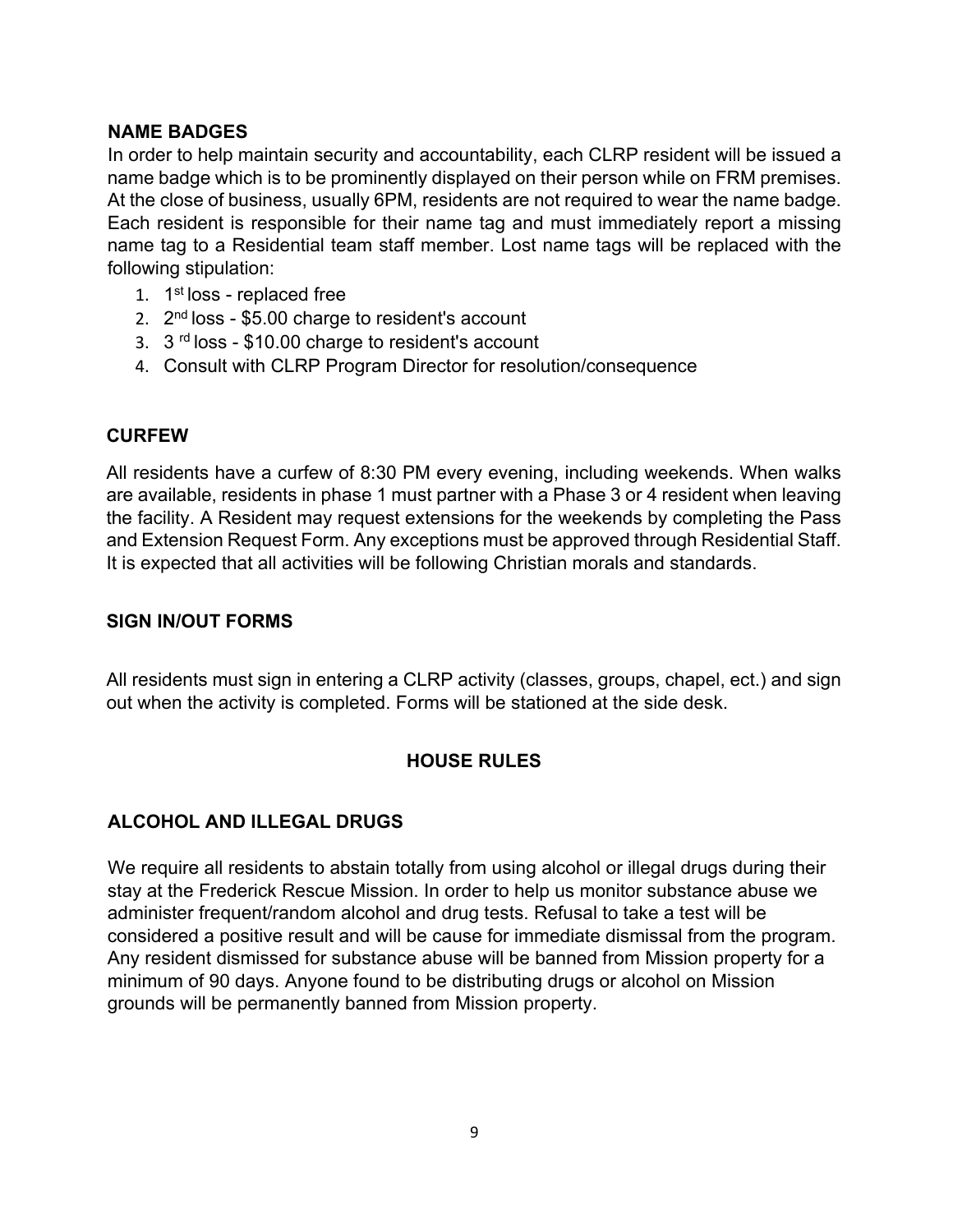## **APPOINTMENTS**

All appointments require residents to complete a Schedule Adjustment Request Form. It is extremely important that you complete these forms at least 72 hours in advance so staff can accommodate your request and make schedule changes. If you fail to complete this form, and have it signed by your supervisor, your request may not be honored. These forms are located behind the residential desk.

## **CELL PHONE USE**

Residents may receive their cell phones when they reach the Transitional Phase of the program. Cell phones are to be used for business purposes, (employment, and appointments.) during business hours.

#### • **In the Beacon House**:

Cell phones and the contents of the internet (including Facebook, and IM) are not to be shared with Beacon House residents. **Personal internet streaming of movies, music, etc. are not permitted in the Beacon House. The Rescue Mission internet is not to be used at any time, or you will be dismissed!** Ear plugs or buds are not to be in use at any time. All Cell Phone use will cease at 9:30 PM. Cell phones are not to be used on the speaker setting. Staff will at any time confiscate cell phones for examination.

## **CLOTHING VOUCHERS**

You may be eligible for limited amounts of free clothing through our donations program. Please see CLRP Manager.

## **DRESS CODE**

Modest apparel is required at all times. Staff reserves the right to determine the definition of modest. Shirt (sleeved) and shoes are required when you are not in your bunk area. Clothing that promotes or advertises drugs, alcohol, sex, or anything else that would be offensive to Almighty God is strictly prohibited. Residents are to be dressed for their work assignment when they report to Quiet Time/Devotions.

## **DONATED ITEMS**

All items donated to the Mission are Mission property and can only be obtained for personal use with staff permission. No items may be removed from Warehouse, Recycling Department or Food Services area without staff permission. Violations will be considered theft.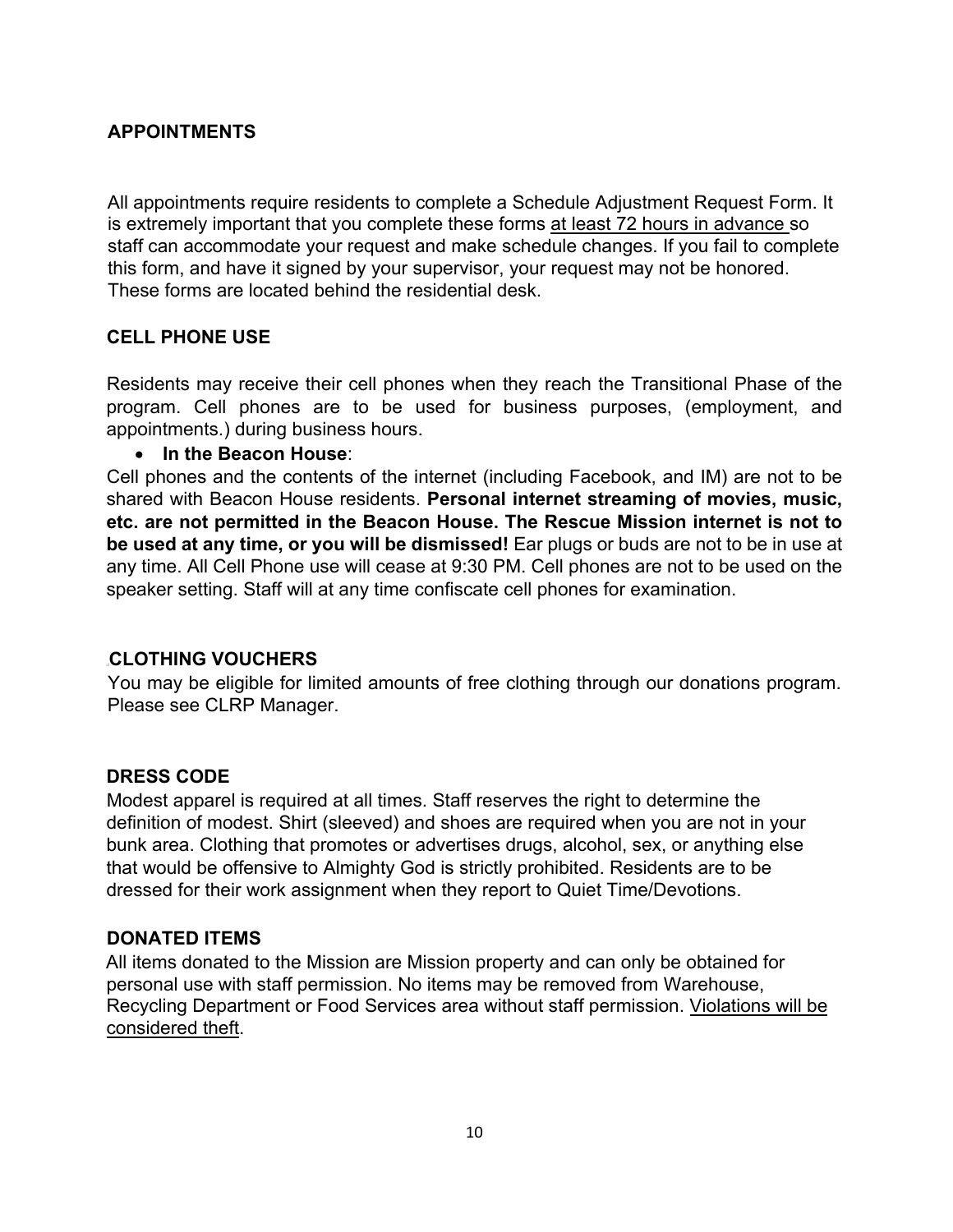# **LIVING AREA EXPECTATIONS**

#### **FEET ON THE FLOOR AT 6:00 AM, RESIDENTS CANNOT RETURN TO BED / LIVING AREA WITHOUT STAFF APPROVAL UNTIL 4:00 PM.**

Each resident is expected to:

- Keep assigned living area clean which includes making your bed before leaving each morning. Be considerate of others who share dorm space.
- Assigned dorm chores are to be completed before morning devotions, except kitchen workers.

## **CLOTHING LIMITS**

.

• Residents are allowed: 12 shirts, 12 pants, 6 shoes, 2 suits, 3 coats or jackets. Only exception is that residents may have up to three (3) dress outfits for church, which will not count toward the 12-item limit.

#### **(The number of tees, underwear and socks are under discretion)**

The following is not allowed:

- Food in living areas
- Extension cords w/o special permission
- Resting or sleeping between 6:00 AM to 4:00 PM (w/o specific Residential Staff approval)
- No loud talking or horseplay of any kind
- Only furniture approved by staff will be allowed in the dorm area (no crates)
- Only residents are allowed in the dorm where they live, must have permission by dorm leader to enter another dorm
- No talking during quite time
- 10:00 PM lights out and no talking

#### **DORMS**

You are not permitted in any dorm except the one housing your bunk area without permission from dorm leader.

**INSPECTIONS:** There will be random inspections of all dorm areas to insure accountability and safety for all residents.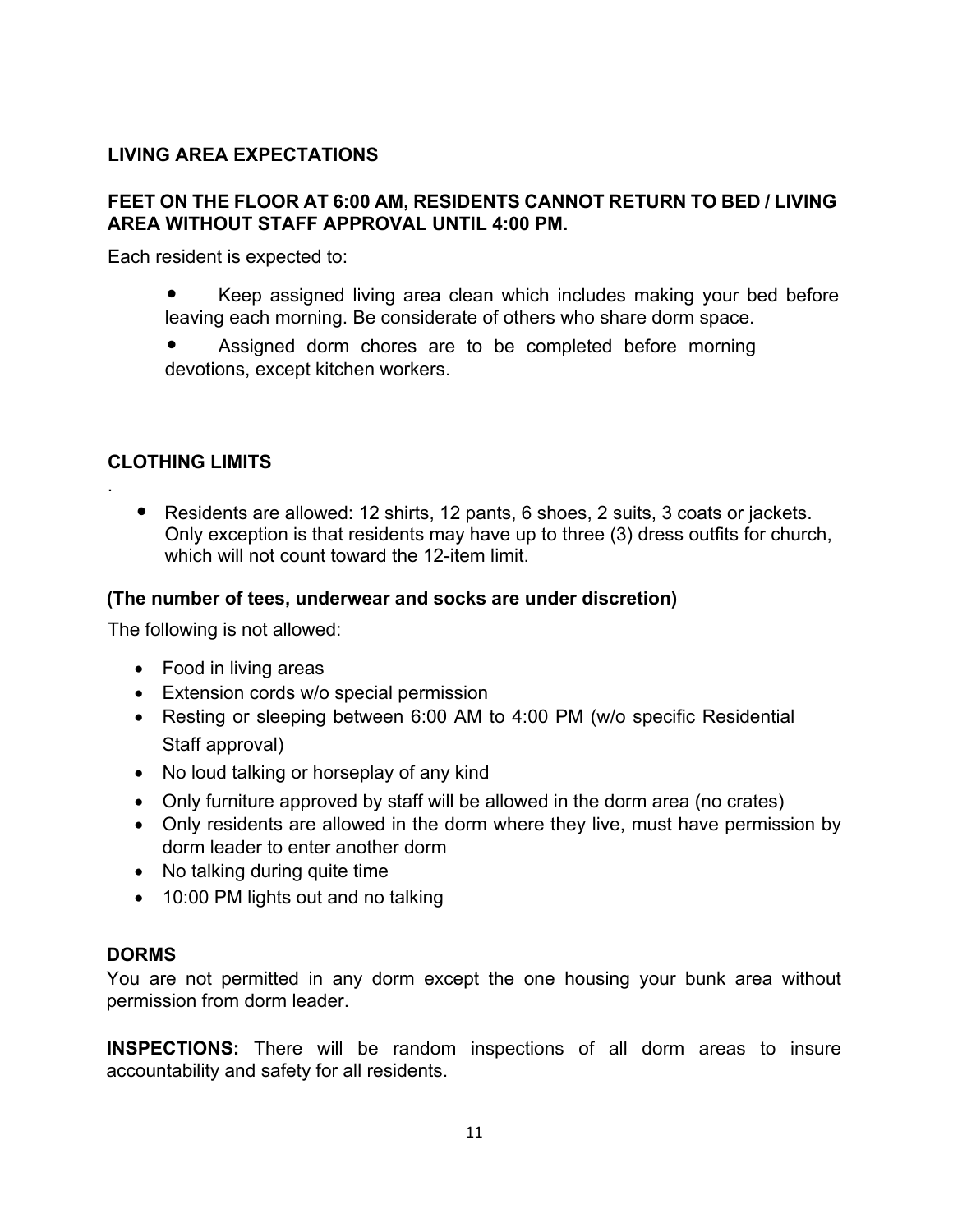# **FOOD SERVICES**

Meals are served three times every day in our dining hall at the following times:

Breakfast: 6:30 – 7 AM (House) 7 - 8:30 AM (Community) Lunch: (House) 11:30 AM-12:00 Noon (Community) 12:00 Noon-1:30 P.M. Monday through Friday, 1:00 PM Sunday Dinner: House only 4:30 – 5:15 PM Monday-Sunday

## **All residents are required to attend Saturday and Sunday dinner. Residents are not allowed to cook their own meals.**

# **FOOD BOXES**

Food boxes are available for families who are in hardship and in need of food. The amount of food given is based on the size of the family. Resident's families who are financially affected by their absence are able to receive a food box after 60 days into the program. A written request must be made and due on Wednesdays at Noon.

# **HOUSEKEEPING CHORES**

All residents are expected to do their part to maintain a clean, safe and orderly environment. Each resident will be assigned a daily chore. The dorm chores are to be completed in the morning before breakfast, the house chores throughout the day until 6:00 PM unless the chore list states otherwise. Assigned living space must be kept clean and beds are to be made before leaving your area every morning. There will be room checks in the morning. If chores are not complete, staff will determine what corrective measures will be applied.

## **HOUSE RESTRICTION**

Residents in the Changed Life Recovery Program who have been given a disciplinary consequence will serve a determined amount of days on house restriction. While on house restriction, residents may only attend mandatory Frederick Rescue Mission functions. During this time period, all recreational privileges are suspended, which includes: TV, recreation room, weight room, telephone use, day or weekend passes, library passes, and walks. Visits from family and friends are not permitted. Committing an infraction while on House Restriction will result into a greater consequence, possible dismissal.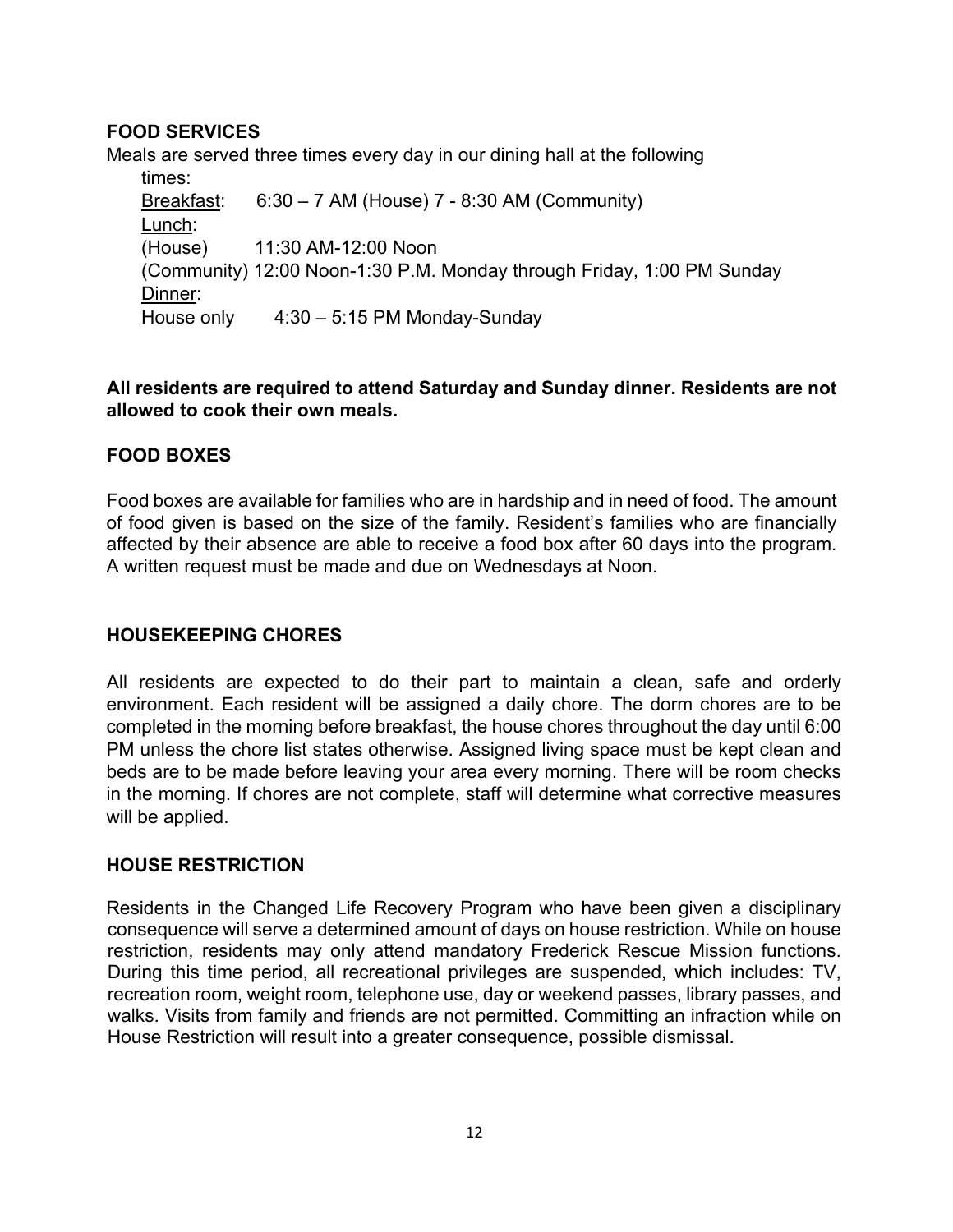## **RESIDENTS PASSES**

All pass request must be submitted in writing to the residency team by 12 noon Wednesdays. Residential Staff must approve all outside activities.

**Day Pass**: a four-hour period between the hours 12 noon to 5pm on Saturday and Sunday. Day passes are a chance for family visitation with resident off the property locally in the Frederick area. **No day passes on consecutive weekends**.

**Library Pass**: Use of the Frederick County Public Library is permitted on **Saturdays only** during a 3-hour period between 12noon and 5pm.

**Weekend Passes**: 5pm Friday to 5pm Sunday. Limited to **once per month**. (Traveling more than 50 miles from the Frederick Rescue Mission may be considered for extended time)

## **Pass Eligibility:**

Passes will be assessed on an individual basis and granted after careful review of the resident's request. Residents are responsible for checking with their department head and finding another resident to complete chores assigned to them while they are away. *All passes submitted to the Residential team for consideration are based on time, behavior and attitude. No pass requests are guaranteed for approval. No decision is to be questioned.*

# **New Resident — First 30 days — Pre-Phase (Induction Period)**

- One personal phone use (will be monitored)
- Do not qualify for passes
- Can only leave the property for medical / probation appointments only (with escort)
- **Beginning of Phase One — Eligible for:**
- Family and approved friends (On Property) visitation
- Phone use
- Library pass with a phase 3/4 resident
- **Beginning of Phase Two — Eligible for:**
- Day Pass
- **Phase Four— Eligible for:**
- Able to seek employment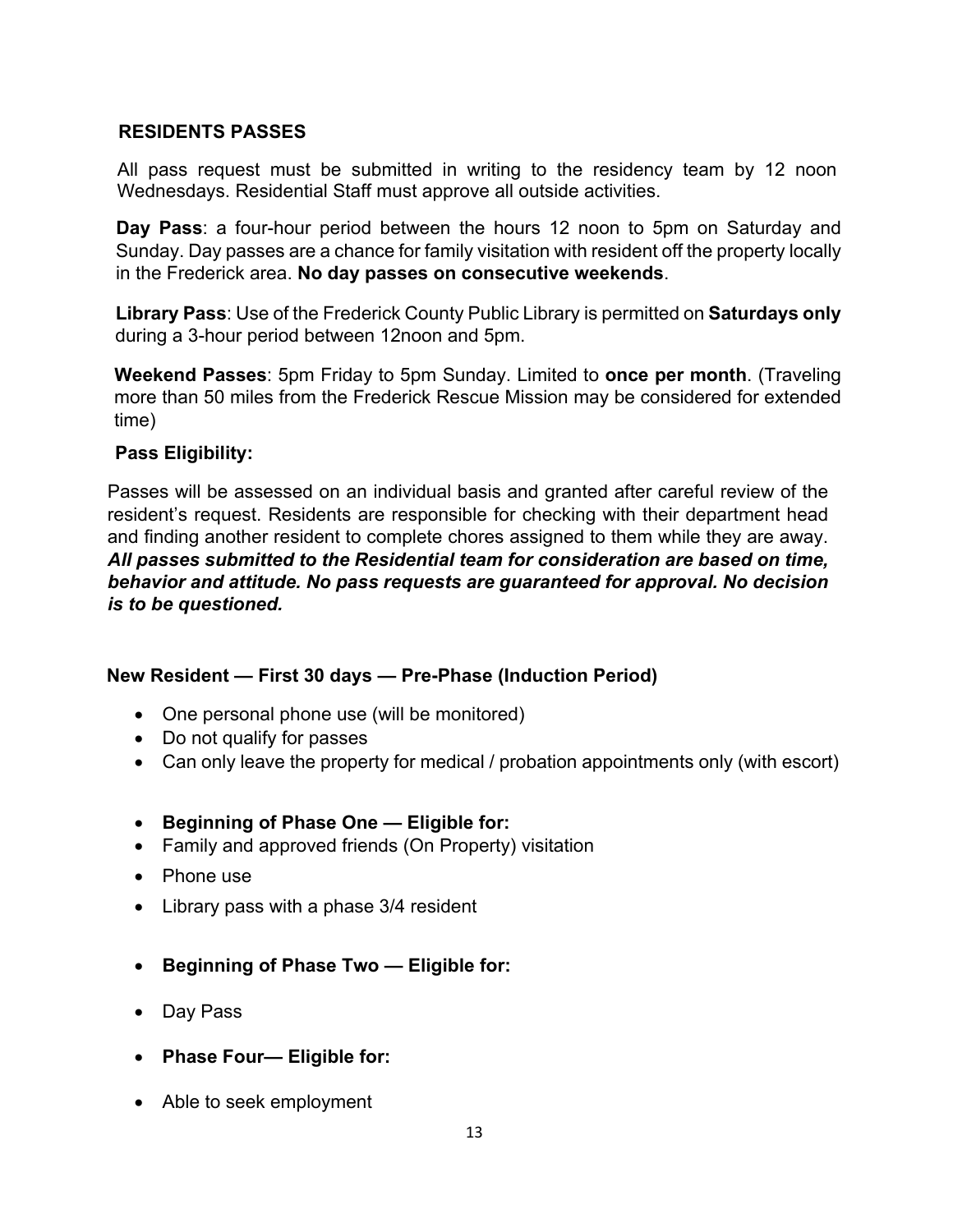- **Transitional Phase— Eligible for:**
- Weekend Pass

# **LEAVE OF ABSENCE AND EXTENTIONS**

The Residency Team will carefully review all request for extension of passes or leave of absence due to unforeseen circumstances or for emergency purposes only.

## **HOUSE MEETINGS**

The residential staff schedules house meetings, as issues need to be addressed. Attendance is Mandatory at these meetings.

## **LAUNDRY**

The resident's laundry will be scheduled per dorm on designated days and washed by a designated resident. No Shoes will be washed.

The CLRP is not responsible for any damaged clothing.

# **LEAVING THE PREMISES**

All residents must sign in and out whenever departing from or returning to Mission property. Legibly write your name, destination, purpose, and time on Sign-out Sheet. Residents must have permission from staff before leaving the property. Residents may not leave property with any resident for any reason without permission from a staff member.

## **MAIL/CORRESPONDENCE**

Any resident who is currently enrolled in the program at the Mission is entitled to receive mail as long as he continues to be enrolled in the program. Mail must be addressed as follows:

> Resident Name c/o Frederick Rescue Mission P.O. Box 3389 Frederick MD 21705-3389

Mail will be placed in residents' assigned mail slot in the staff's management hallway. Residential staff requires residents to open personal mail in their presence. Failure to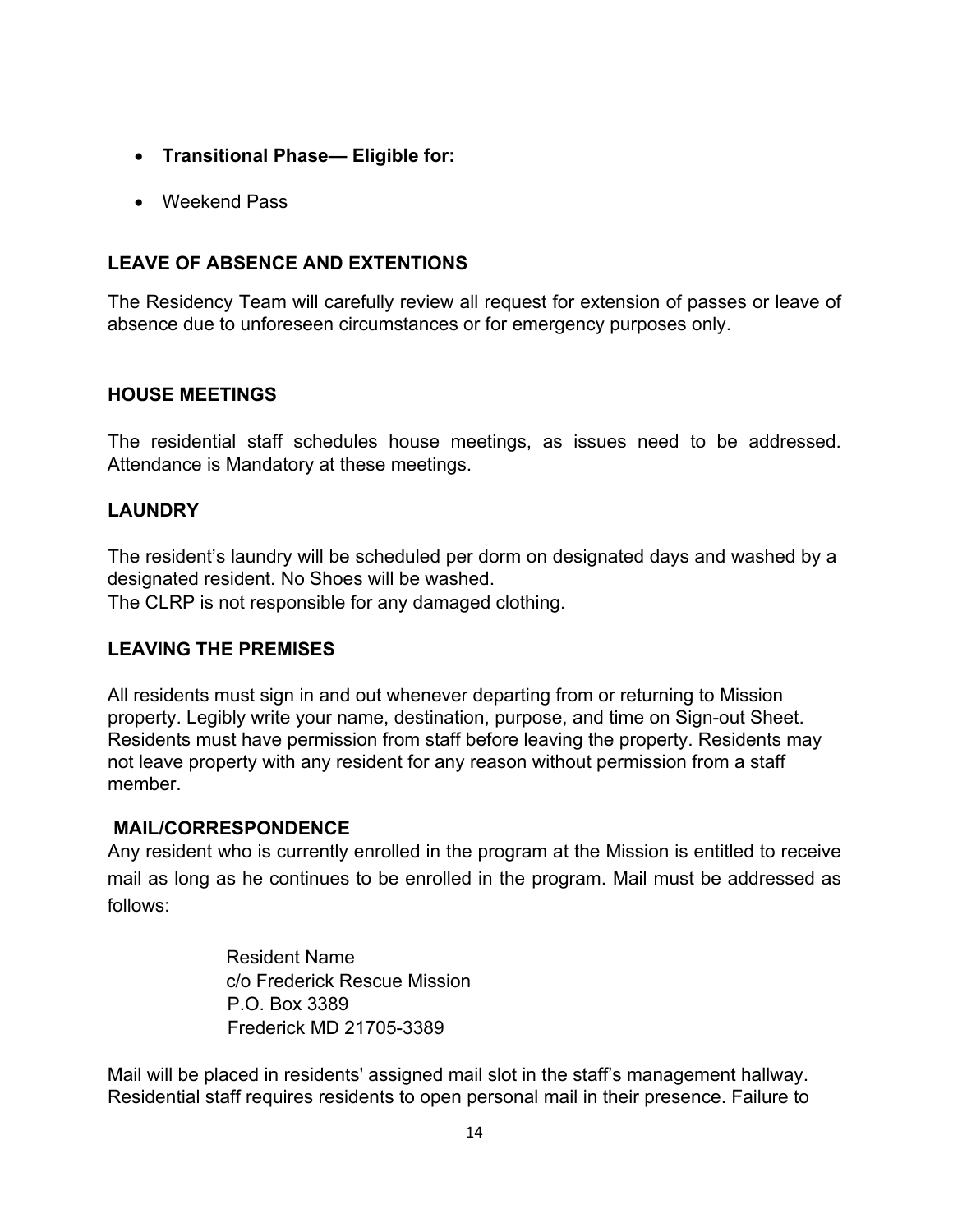comply will be considered cause for dismissal. Any mail received after residents leave the Mission will be returned to the U.S. Postal Office on West Patrick Street. It is the responsibility of the resident to notify the U.S. Postal Service of any change of address. Requests for letters verifying residency and progress in the program shall be honored and made to staff in a timely manner.

#### **PERSONAL HYGIENE**

**All residents are expected to bathe or shower daily**. All personal hygiene items should be removed from bathtubs and showers after use. All residents are to clothe themselves respectfully.

## **READING MATERIALS AND LITERATURE**

Residency Staff must approve all reading materials. Any materials relating to or including sexual content, pornography, black magic, sorcery, astrology, palm reading or profanity are not acceptable within the Rescue Mission Program.

## **RELATIONSHIPS**

A romantic relationship of any kind while residing at Beacon House, on or off mission property is prohibited. The only exception will be for married couples and relationships involving children. Any interaction between resident and unwed mothers of their children must be approved by Residency Team and under their supervision. The Rescue Mission prohibits residents from engaging in relationships prior to reaching the transition phase of the program. Residents will not be allowed to date until they reach the transitional phase of the program. Residents are strictly prohibited from getting married while in the Beacon House.

- 1. Residents in transition who are legally married are not permitted to date anyone besides their spouses.
- 2. Residents in transition who have children with unmarried partners will not be permitted to spend nights or weekends together.

## **SEARCH POLICY**

Upon entering the program and at any time deemed necessary by the Residency Staff, the Mission reserves the right to search all personal property and confiscate any materials or substances that would be categorized as contraband, (either unlawful or permissible) in the opinion of the Residency Department. Every effort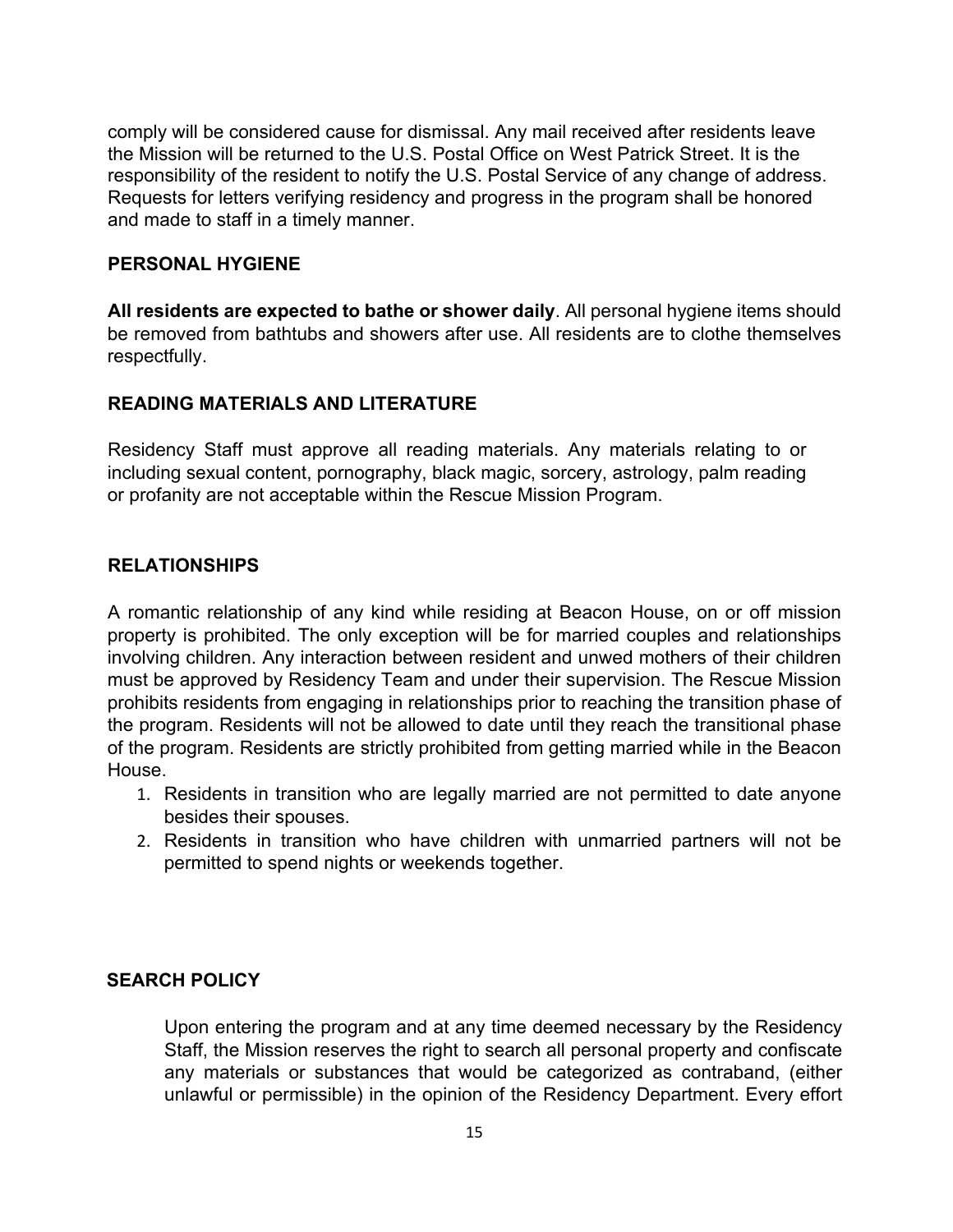will be made to have an individual present if a search of the person's property is necessary. However, this is a courtesy, not a requirement for the resident to be present.

## **TELEVISION AND VIDEOS**

No personal televisions or DVD players are allowed, only corporate television viewing will be permitted. Television viewing time schedule will be posted by staff stating what programs are appropriate. (No secular music or video programs/nor musical award programs are permissible to watch.) Televisions are located in the residents' dining area, the library, and the recreation room. The television in the multipurpose room (Chapel) will only be operated with staff permission. The television in the recreation room will be used primarily for sports entertainment; the dining room is for regular TV watching, and the television in the library is for family visits, DVD's and classroom lessons. Staff must approve all movies and programs. Any violation of viewing regulations will result in loss of privilege.

TV Times and locations;

| Residents Dining room; | Thu, 4-10pm, Fri 4 -12am, Sat, 8am - 10 Sun 12 - 10p                                       |
|------------------------|--------------------------------------------------------------------------------------------|
| Game Room              | Thu, 4-10pm, Fri 4 -12am, Sat, 8am - 10 Sun 12 - 10p                                       |
| library                | Thu, 4-10pm, Fri 4 -12am, Sat, 8am - 10 Sun $12 - 10p$                                     |
|                        | $\sim$ decided and $\sim$ TV because $\sim$ OLD staff expressed for expression than $\sim$ |

video games, same as TV times or CLR staff approval for any other times.

## **TELEPHONE USE**

- 1. Staff phone will be used only in an emergency and with staff approval.
- 2. Designated phone is available on Monday, Thursday, and Sunday between 5:00 pm and 9:30 pm, and Saturdays from 10am to 9:30pm. Calls are limited to 10 minutes.

## **TOBACCO USE**

It is the desire of the FRM staff that all residents stop using tobacco products. All incoming residents who currently smoke MUST attend eight (8) Smoking Cessation classes run by the Frederick County Health Department. Smoking cessation classes will be available to the residents who are serious about quitting.

- The use of tobacco at the FRM is a privilege.
- **Cigarettes are the only tobacco product allowed in the CLRP**.
- Times for tobacco use are posted.
- The rear deck, picnic tables in the yard and rear of building are the only designated smoking area.
- No smoking in any mission vehicle or mission functions.
- No smoking in the Warehouse.
- Pipes, cigars, snuff, chew, e-cigarettes, vapes, self manufacture cigarettes or anything else construe as a tobacco related product are not permitted on the Mission property.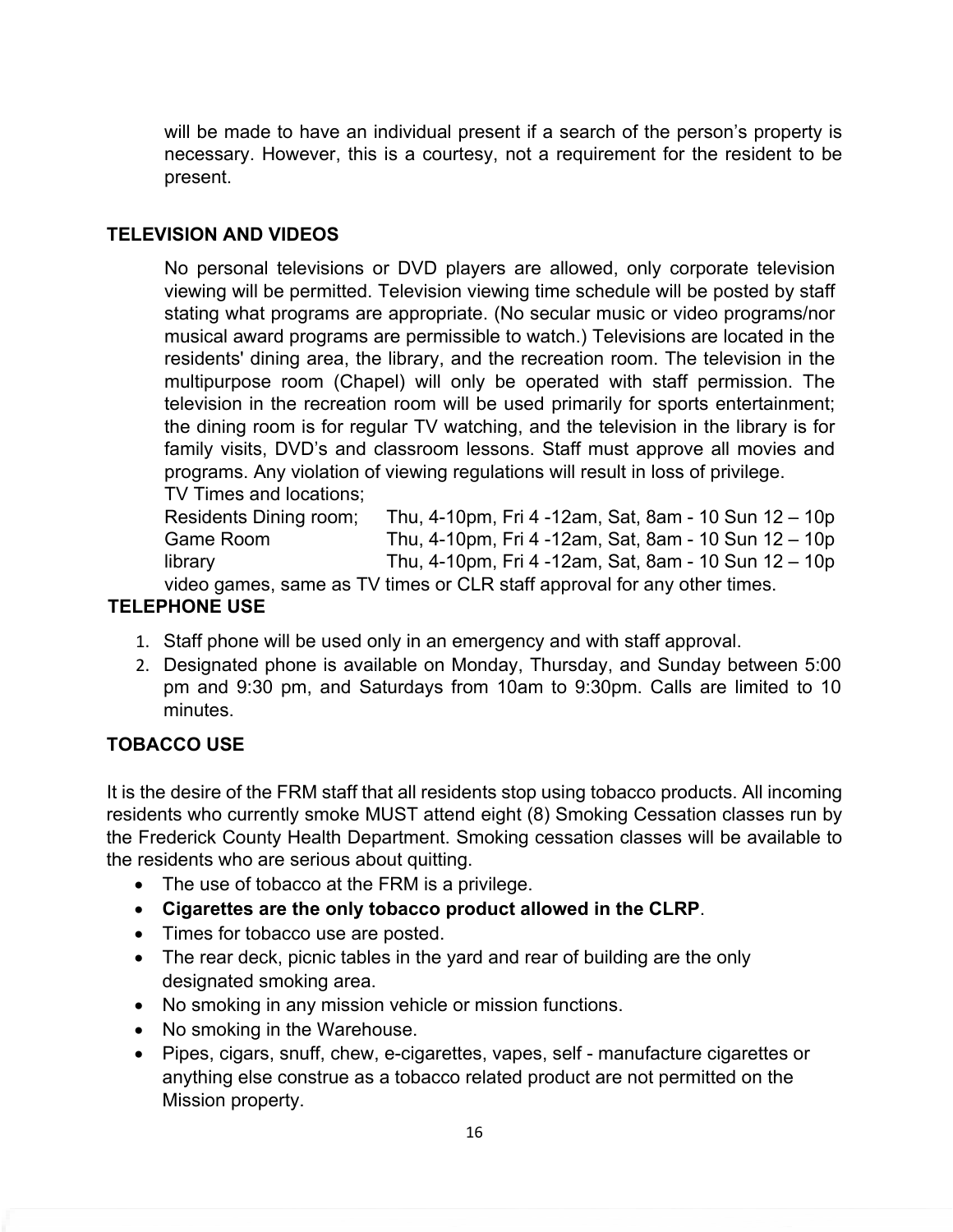Selling cigarettes for any reason as a resident of the CLRP will suspend your smoking privileges or dismiss you from the program.

## **Strict adherence to this policy is expected:**

| • First Violation: | confiscate cigarettes - | 3 days suspension of smoking |
|--------------------|-------------------------|------------------------------|
| • Second Violation |                         | 5 days suspension of smoking |
| • Third Violation  | "<br>"                  | 1 week suspension of smoking |

- Forth Violation Dismissal
- Anyone who gives the offender a cigarette will receive the second violation.

# **VISITORS**

Visitors must be approved by the Residential Staff and are restricted to the cafeteria, multipurpose room, and the Library (when available). You are not allowed to have visits in the parking lot, or in vehicles. Members of the opposite sex may only enter with staff approval and they will be escorted at all times. No drop – by visitations without staff approval. Visitors are allowed to bring personal items to the front desk only.

# **PERSONAL BUYING**

Residents are allowed to go to the store corporately for the purchase of cigarettes (only) once a week (Tuesday evenings). This is allowed due to the smoking policy. Money requests are due by 12 noon store day. Residents are not allowed to go to the store any other time unless they are on leave with family.- no energy drinks or work out drinks (whey, creatine, protein, etc)

# **HOURS OF ACTIVITIES**

| <b>Weight Room</b>       | $\sim 100$ | $9:30$ am $-9:30$ pm daily                            | (no music until 10:30am) |  |
|--------------------------|------------|-------------------------------------------------------|--------------------------|--|
| <b>Game Room</b>         | $\sim$     | 12n – 9:30, TV 4pm – Thu. Fri, / 8am Sat, 12n Sundays |                          |  |
| <b>Chapel Activities</b> |            | $4$ pm $-9:30$ pm                                     |                          |  |
| Library                  |            | all day, TV when allowed                              |                          |  |
| <b>Learning Center</b>   |            | when available to 9:00pm                              |                          |  |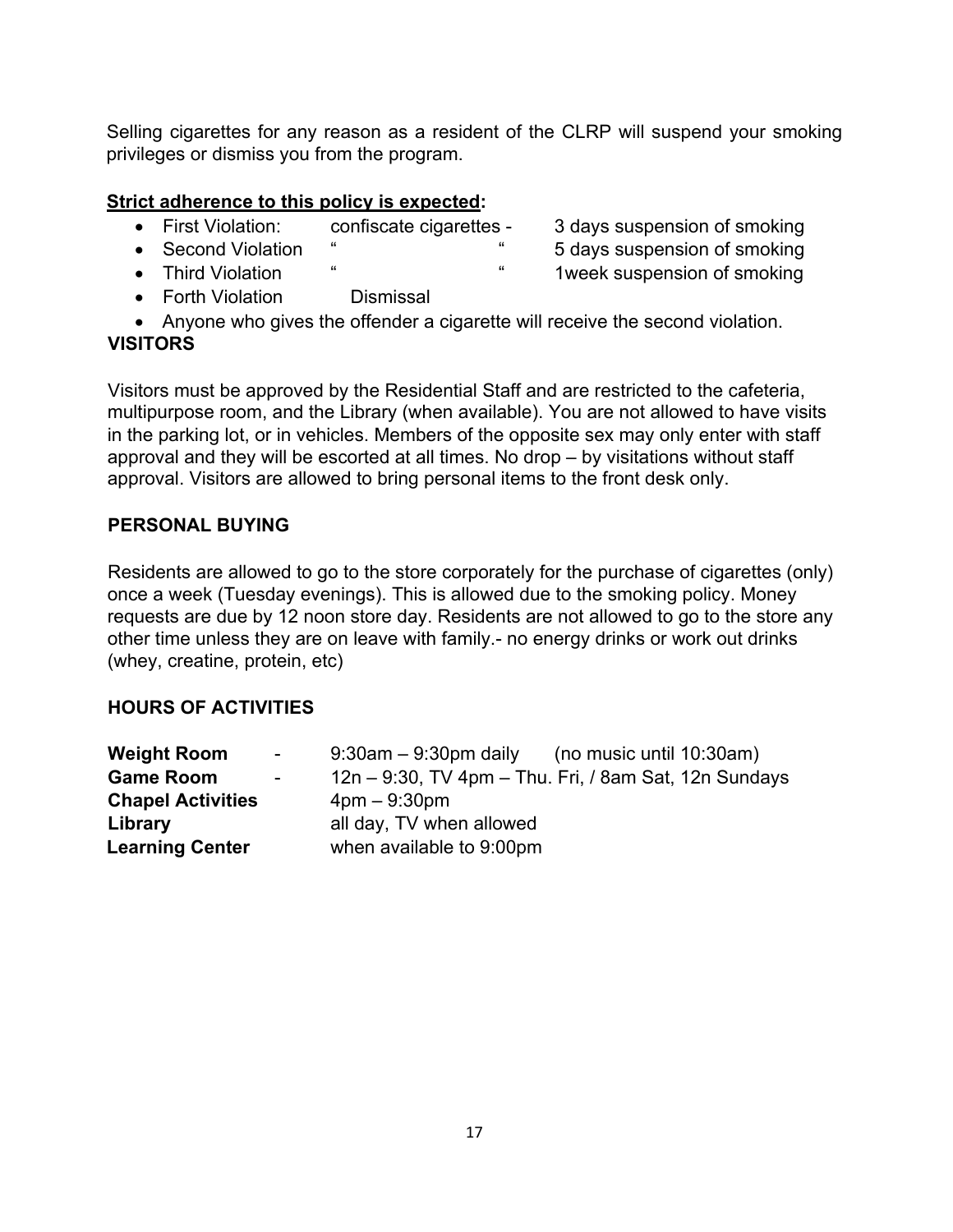## **POST PROGRAM ACTIVITIES**

## **CLR Dorm Leader**

One of the primary desires of the CLR is to develop as strong spiritual climate that produces leaders. A key to this is to have graduates become dorm leaders and transitional house leaders. Thus the opportunity is available through the internship application process described above and residential team review/approval to become a dorm/transitional house leader for six months. This can be extended if the Mission and the graduate agree.

## **CLR Internship**

This program is up to six months but can be renewed for longer. If a graduate has desire at some point to serve on staff at the Mission, the Internship program is required. This gives the Mission the opportunity to evaluate potential staff and develop graduates in good standing. A graduate will have time and experience to know if he would like to pursue employment with the Mission. The Internship is designed to benefit the ministries of the Mission and give a graduate valuable experience. An application process is required. The Director of the **CLR** can provide an application.

- a. Only graduates from the Changed Life Recovery Program with all requirements met will be considered.
- b. A prospective intern must have unanimous recommendations from the Residency Team.
- c. The Internship Program is not for all graduates. Only graduates that have demonstrated among residents and staff exemplary Christ- like character, great leadership skills, competent work abilities, consistent reliability and uncompromised trustworthiness will be selected.
- d. An intern must be a member of a local church and have the recommendation of his pastor.
- e. Must have no less than a G.E.D.
- f. To be eligible the prospective intern must have a staff approved mentor or belong to a staff

## **Transition House Policy: 7**

Holistic Budgeting Exit Strategy from Miracle Hill Transitional **Housing** Celebrate Recovery, NA/AA Meetings Family Counseling Spousal Counseling Scheduled One-on-One Interaction with Transitional Coordinator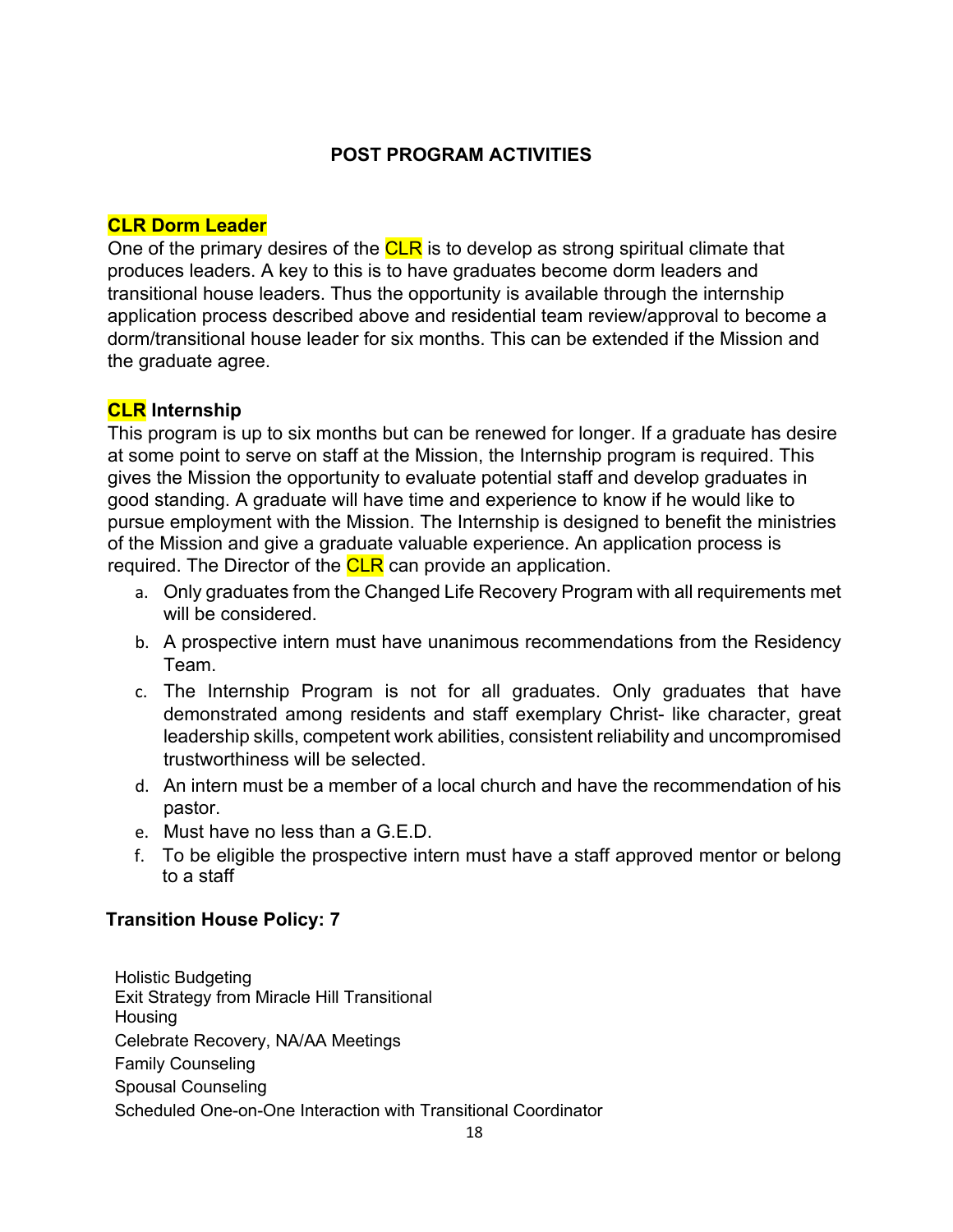Open to Discuss Spiritual Progress Initial Assessment - Management Plan 30 Day Assessment 60 Day Assessment 90 Day Assessment 180 Day Assessment Final Assessment - Exit Strategy Transitional Planning Attorney Meeting MH Auto Assist Paperwork, Driving Record, all other paperwork Copy of Driver's License and Proof of Car **Insurance** Vital Information Sheet Completed Exit Strategy Plan with Budget Attached Community Works Application List of Additional Accountability Partners & Emergency Phone Numbers Complete Personal Growth **Assignment** Client to find Safe Recovery Housing \$190 Deposit Get a Case at United Ministries Open a case at Voc Rehab Pay Child Support Establish Personal Devotion Routine Journal Daily Begin to Tithe Join Step Study Group Attend Celebrate Recovery at least 1x a week Call Mentor at least 2x a week Research Career Development Opportunities Join a Local Church Volunteer at minimum 1x a month Keep all Legal Appointments Complete 3 month individual goal plan Participate in Individual Counseling at minimum every two weeks Maintain a minimum of 5 hours a week for GED studies

Obtain Workers certificate

Individualized program goal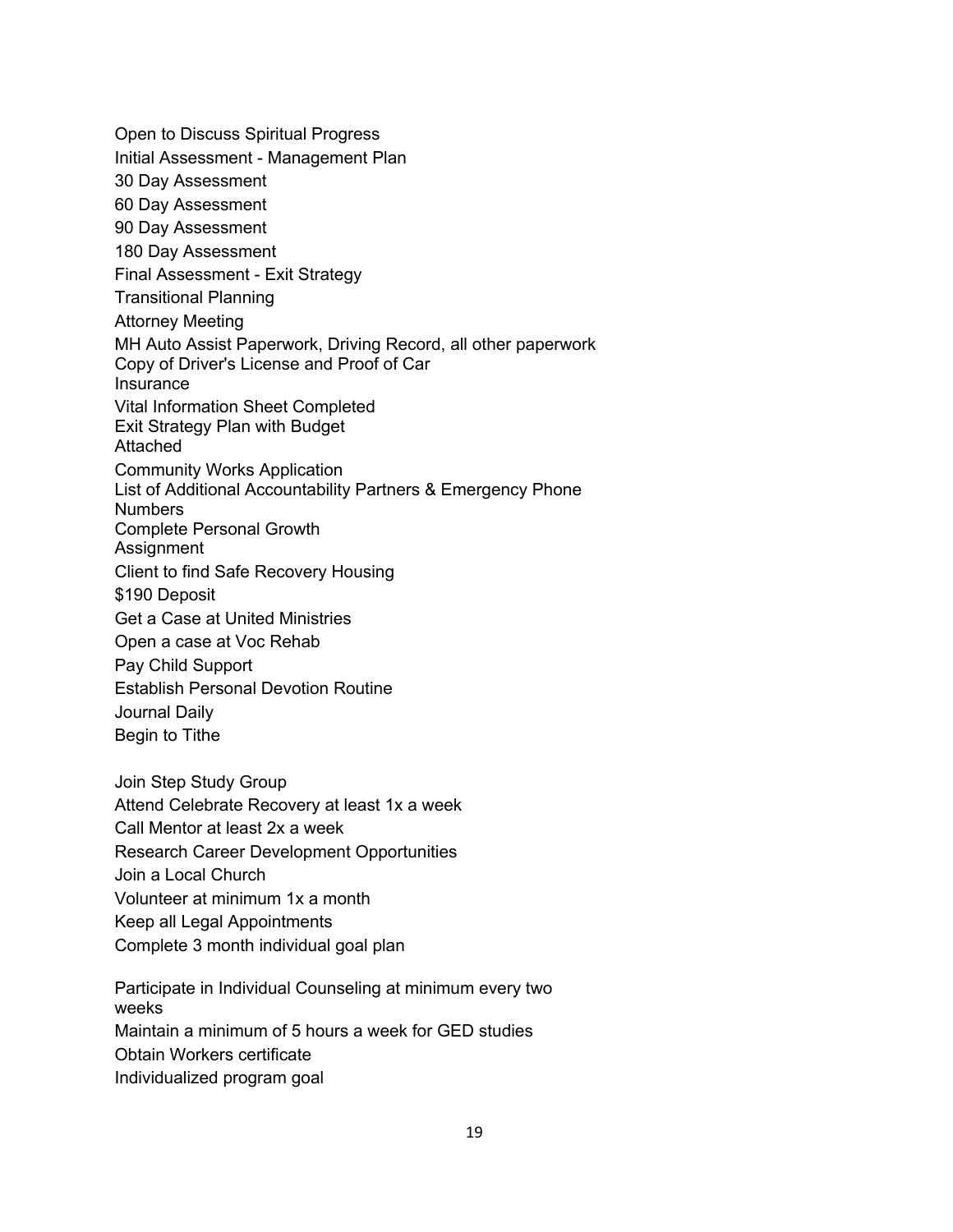## **The Transitional Phase**

The Transitional Phase is the final phase (6 months) of the Changed Life Recovery Program. There are requirements and expectation to complete this phase and qualify for the Graduation of the Change Life Recovery Program. To be eligible for consideration the minimum is as follows: the first goal of the resident is to be gainfully employed and begin paying the 500.00 program fee for the services of the Changed Life Recovery Program. The resident must begin to pay all applicable fines; restitution, child support, and probationary payments. Residents in the transitional Phase work hours must end no later than 5pm. Any evening hours will disqualify you from the Transition House Phase.

/ 500.00 in savings)

• 500.00 / 400.00

The resident will continue to be involved with the Mission with a minimum of 4 hours of service per week. These services may be one or more of the following: **Desk Duty, Weekend House Duty, continual services in department assigned during participation in the Beacon House program, etc.**

## **RESIDENT MUST BE WILLING TO INTERGRATE HIS EMPLOYMENT AND RESIDENTIAL SEARCH INTO HIS MISSION WORK SCHEDULE.**

Must continue to have finances submitted to the Mission's Residential Financial Department. This will enable the staff to monitor finances to ensure the resident is saving money to obtain permanent housing at the end of the 6 month period.

As follows;

- Length of stay at the Transition Houses are 6 months
- Program Fee is due by the  $5<sup>th</sup>$  of each month (  $550.00/450.00 100.00$  savings)
- Bank statements presented once a month to the Residential staff.
- Furniture / room check off sheet must be completed before moving in No locks on room doors
- No structural addition to living area / common areas. ie, paint color, wall mounts, etc
- Only appropriate hangers for pictures. No screws, nails, or adhesive on walls. No smoking in the house
- Random drug and alcohol test, random room / house inspection. (individual rooms and common areas)
- Weekday curfew 9pm, Weekend curfew 11pm (work and school are an exception)
- Work / school schedules must be surrendered to the staff. You are responsible for updating it.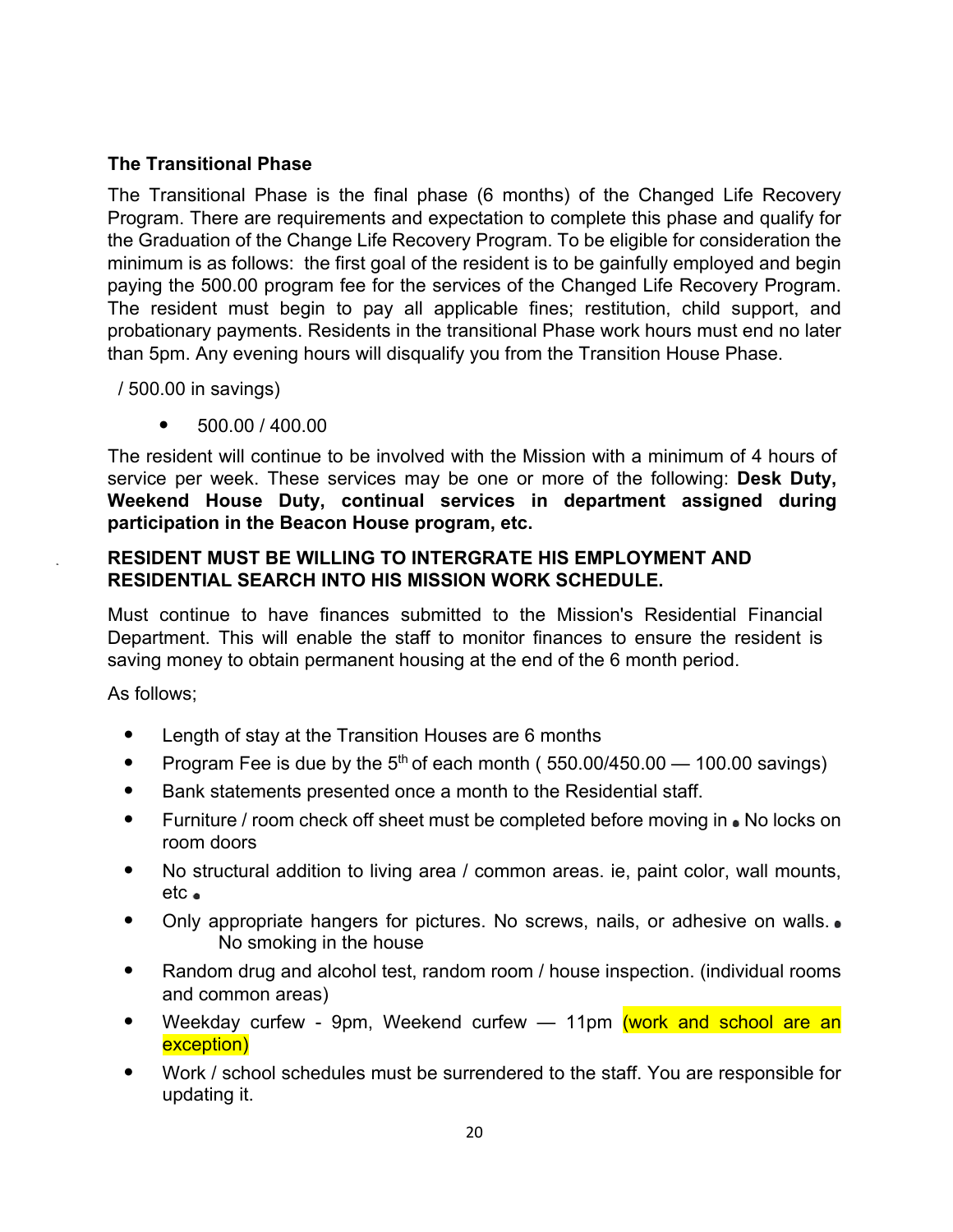- **Sign in/out on clipboard for staff approved overnight passes with contact number for accountability. Return by Sunday, 9pm**
- **4 hours a week service to the Rescue Mission**
- No females are allowed in the Transitional houses.
- All vehicles must be parked in appropriate parking spaces.
- **No Beacon House** residents are allowed in the Transition Houses
	- 1. YOU MUST USE THE TRANSITION SIGN OUT SHEET AT THE BEACOM HOUSE DESK WHEN ARRIVING FOR THE 4 HOURS OF WEEKLY SERVICE REQUIRED AT THE BEACON HOUSE / FOOD SERVICE DISTRIBUTION.

## **Beacon House Graduate Transitional Phase.**

A graduate may be considered for a six week stay in the beacon House while transitioning. The following policy shall govern his stay during the six week period:

- 1. Must continue to come under current Beacon House Policy and Procedures. This includes all curfews, mandatory chapel services, Sunday church attendance of choosing, and pass privileges. Exception will be only made when conflicting with work schedule. Must provide verification of any conflicts of scheduling. Must be gainfully and legally employed within the first two weeks and provide verification of job search if requested by staff. Employment is not obtained at the end of the first two week period, staff will meet to evaluate his financial and employment status. Upon evaluation. Staff has the right to offer an employment extension.
- 2. Must continue to have finances submitted to the Mission Residential Finance Department. This will enable staff to monitor finances to ensure he is saving money to obtain permanent housing at the end of the six week period.
- 3. Must actively seek permanent housing during his six week stay at the Beacon House. Must provide verification if requested by staff.
- 4. Must provide the Mission with a minimal of 4 hours per week of service. These services may be one or more of the following; desk duty, Weekend House Duty, continued service in department assigned during participation in the beacon House, etc. Resident must be willing to integrate his employment and residential search into his Mission work schedule.
- 5. Staff reserves the right to revoke this residential status at any time for what is considers just cause (example: refusing to submit to a random drug test, violation of any policy or procedure, etc.)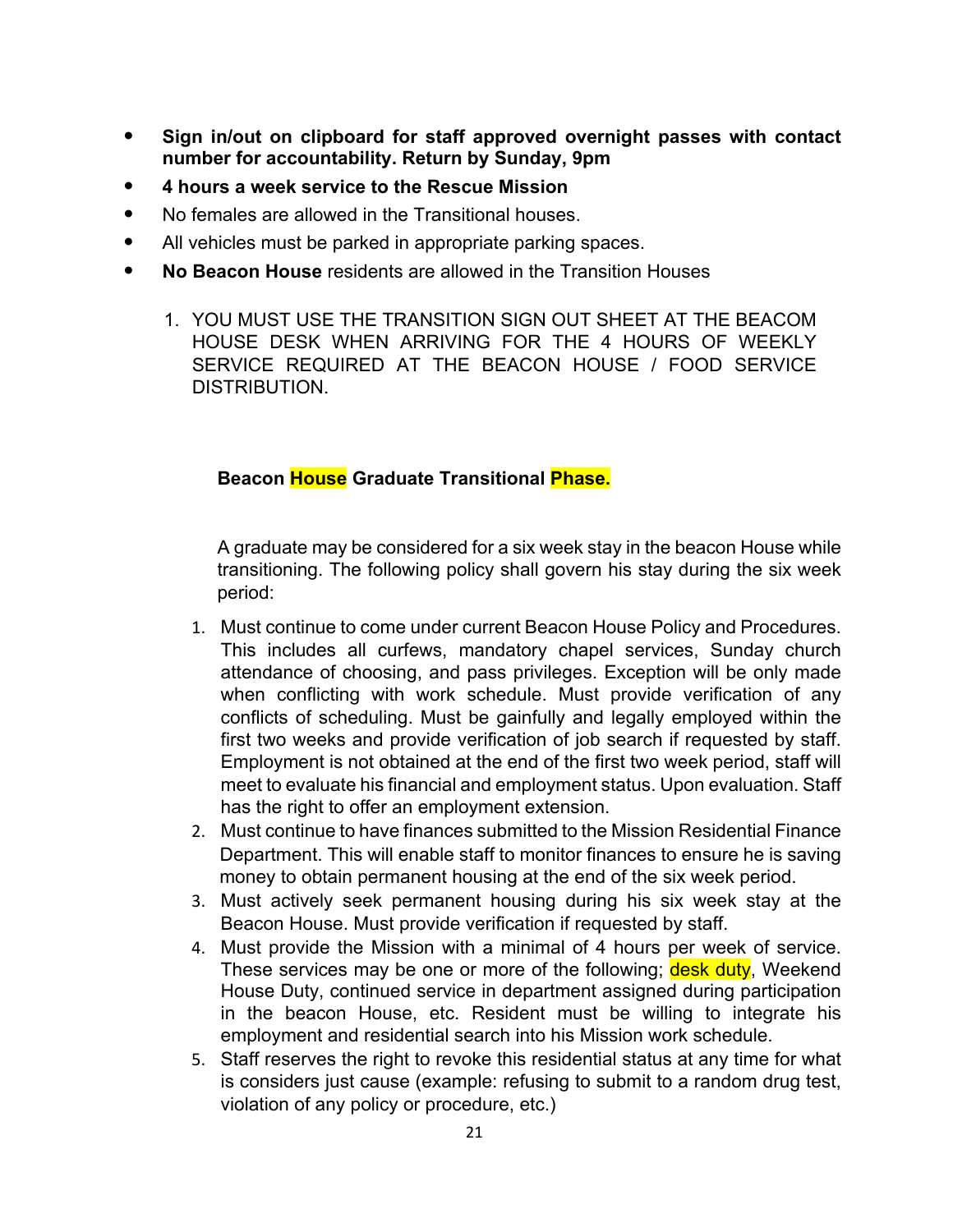#### **Change Life Recovery Internship.**

This program is up to six months, but it can be renewed for longer service. If a graduate has desires at some point to serve on staff at the Mission, the leadership program is required. This gives the Mission the opportunity to evaluate potential staff and develop graduates in good standing. A graduate will have time and experience to know if he would like to pursue employment with the Mission. The internship is designed to benefit the ministries of the Mission and give the graduate valuable experience. The position of a Change life Recovery House Leader is also available to the graduates through the internship application process.

Application are provided by the Director of the **CLR Program.** 

- 1. Only graduates from the changed Life Recovery Program with all requirements will be considered.
- 2. A prospective intern must have unanimous recommendations from the Residency Team.
- 3. The Internship Program is not for all graduates. Only for graduates that has demonstrated among residents and staff exemplary Christ-like character

## **LEAVE OF ABSENCE**

A leave of absence may be granted at the discretion of Residency Team for emergency purposes only

## **Immediately Re-entering Community through Graduation**

Very often a graduate has found good opportunities and the 8 changes are a reality. A strong core value of the Mission is for graduates to stay connected. The Mission desires to support and encourage each graduate to be a successful, Godly man once he leaves the Mission. After reviewing the vocational choices, living arrangements and spiritual commitment of each graduate, the residency team will make available the resources of the Mission for the graduate to transit. If there is a need for furniture, the policy is: 1) \$100 will be taken from the liquidation of the graduate's savings account. 2) The recycling staff will approve and verify the exact furniture that is to be released from the Mission. 3) At the time of possessing the furniture, a staff member must be present and any use of a Mission vehicle must have written authorization from the Executive Director.